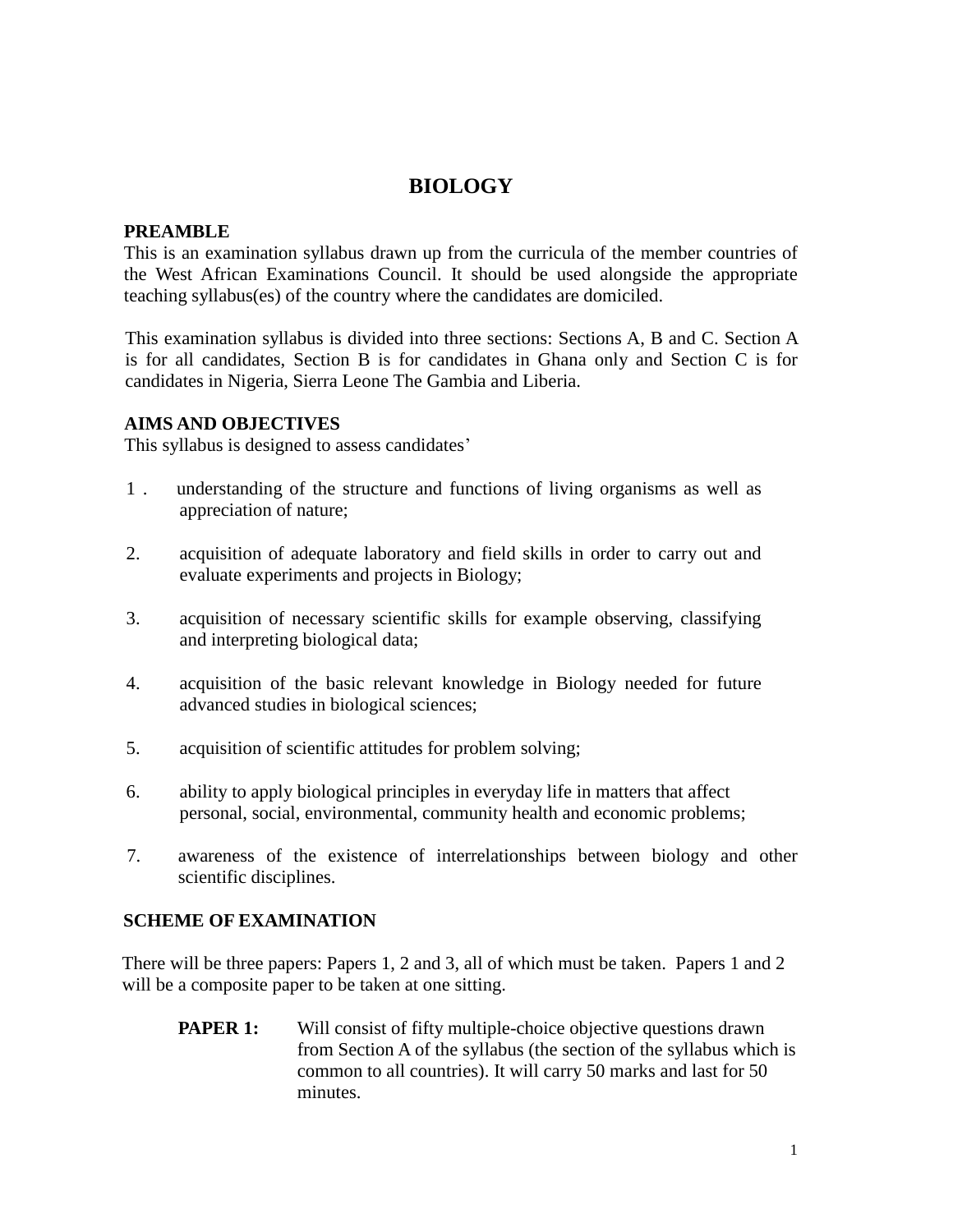**PAPER 2:** Will consist of six essay questions drawn from the entire syllabus. The paper will be put into three sections, Sections A, B and C.

> **Section A**: Will consist of four questions drawn from Section A of the syllabus.

**Section B**: Will be for candidates in Ghana only and will be drawn from Section B of the syllabus (ie the section of the syllabus perculiar to Ghana). It will consist of short-structured questions.

 **Section C**: Will be for candidates in Nigeria, Sierra Leone, The Gambia and Liberia and will be drawn from Section C of the syllabus (ie the section of the syllabus containing material for those countries only). It will also consist of short-structured questions.

Candidates will be expected to answer two questions from Section A and all the short-structured questions from **either** Section B **or** Section C.

Each question in Section A will carry 20 marks while the compulsory short-structured questions in Sections B and C will carry 30 marks. The total score will be 70 marks. The paper shall take 1 hour 40 minutes.

**PAPER 3:** Will be a practical test (for school candidates) or a test of practical work (for private candidates) lasting 2 hours and consisting of three sections: Sections A, B and C.

> **Section A**: This will consist of two compulsory questions drawn from Section A of the syllabus, each carrying 25 marks.

**Section B**: This will be for candidates in Ghana only. It will consist of one question drawn from Section B of the syllabus and will carry 30 marks.

**Section C**: This will be for candidates in Nigeria, Sierra Leone, The Gambia and Liberia. It will consist of one question drawn from Section C of the syllabus and will carry 30 marks.

Candidates will be expected to answer all the questions in Section A and one question in either Section B or C. The paper will carry a total score of 80 marks.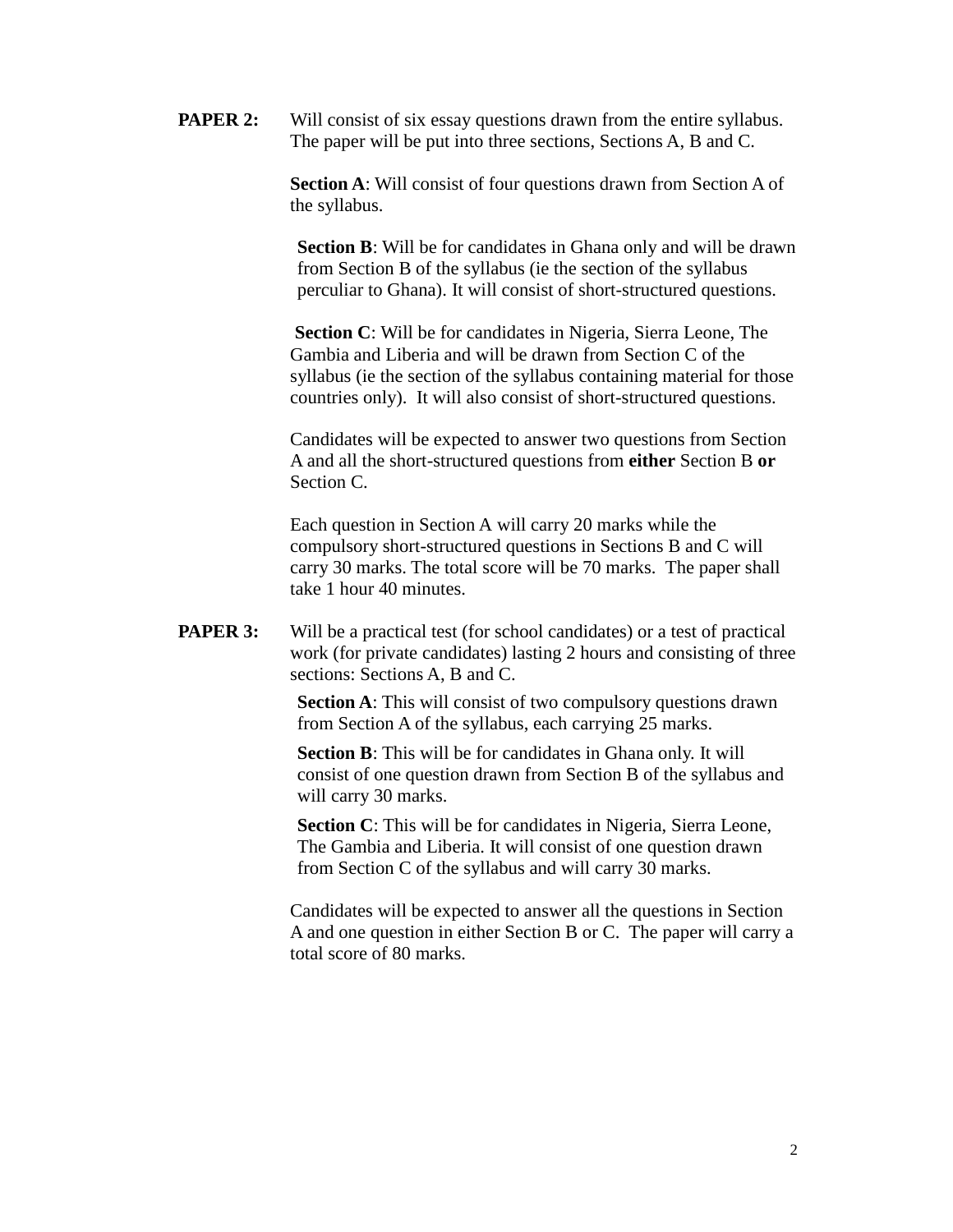### **DETAILED SYLLABUS**

# **SECTION A**

### *(For all candidates)*

|    |                                     | <b>CONTENTS</b>                                                                                                   | <b>NOTES</b>                                                                                                                                                                                                                                                                                                                                                                                                |
|----|-------------------------------------|-------------------------------------------------------------------------------------------------------------------|-------------------------------------------------------------------------------------------------------------------------------------------------------------------------------------------------------------------------------------------------------------------------------------------------------------------------------------------------------------------------------------------------------------|
| A. | <b>Concept of Living</b><br>$1_{-}$ | Classification                                                                                                    | Classification of objects into living and non-                                                                                                                                                                                                                                                                                                                                                              |
|    | (a)                                 | Living and non-living things                                                                                      | living, giving examples of each group.<br>Viruses should be mentioned as a link<br>between living and non living things.                                                                                                                                                                                                                                                                                    |
|    | (b)                                 | Classification of living<br>things into Kingdoms:<br>Monera, Protoctista (Protista),<br>Fungi, Plantae, Animalia. | Kingdom Monera (Prokaryotes), single-<br>celled, motile or non-motile organisms<br>without definite nucleus e.g. bacteria and<br>blue-green algae.                                                                                                                                                                                                                                                          |
|    |                                     |                                                                                                                   | Major characteristics of the major phyla of<br>Kingdoms Protoctista and Fungi.                                                                                                                                                                                                                                                                                                                              |
|    |                                     |                                                                                                                   | Kingdom Protista (Eukaryotes), single-celled,<br>motile or non-motile organisms. Cell<br>structure complex with definite nucleus e.g.<br>Chlamydomonas, Amoeba.<br>Major phyla of Kingdom Protoctista include:<br>Rhizopoda, Zoomastigina, Apicomplexa,<br>Ciliophora, Euglenophyta, Oomycota,<br>Chlorophyta, Rhodophyta and Phaeophyta.                                                                   |
|    |                                     |                                                                                                                   | Kingdom Fungi (Eukaryotes), mainly non-<br>motile organisms composed of hyphae<br>containing nuclei e.g. moulds, mushrooms<br>and Rhizopus.<br>Major phyla of Kingdom Fungi include:<br>Zygomycota, Ascomycota and<br>Basidiomycota.                                                                                                                                                                        |
|    |                                     |                                                                                                                   | Kingdom Plantae (Eukaryotes), mainly<br>multicellular non-motile organisms which<br>contain chlorophyll that enable them to<br>photosynthesize e.g. mosses, ferns, pines, oil<br>palms and yam plants.<br>Characteristics of the major divisions and<br>classes: Bryophyta (Hepaticae, Musci),<br>Lycopodophyta, Filicinophyta,<br>Coniferophyta, Cycadophyta and<br>Angiospermophyta (Monocotyledoneae and |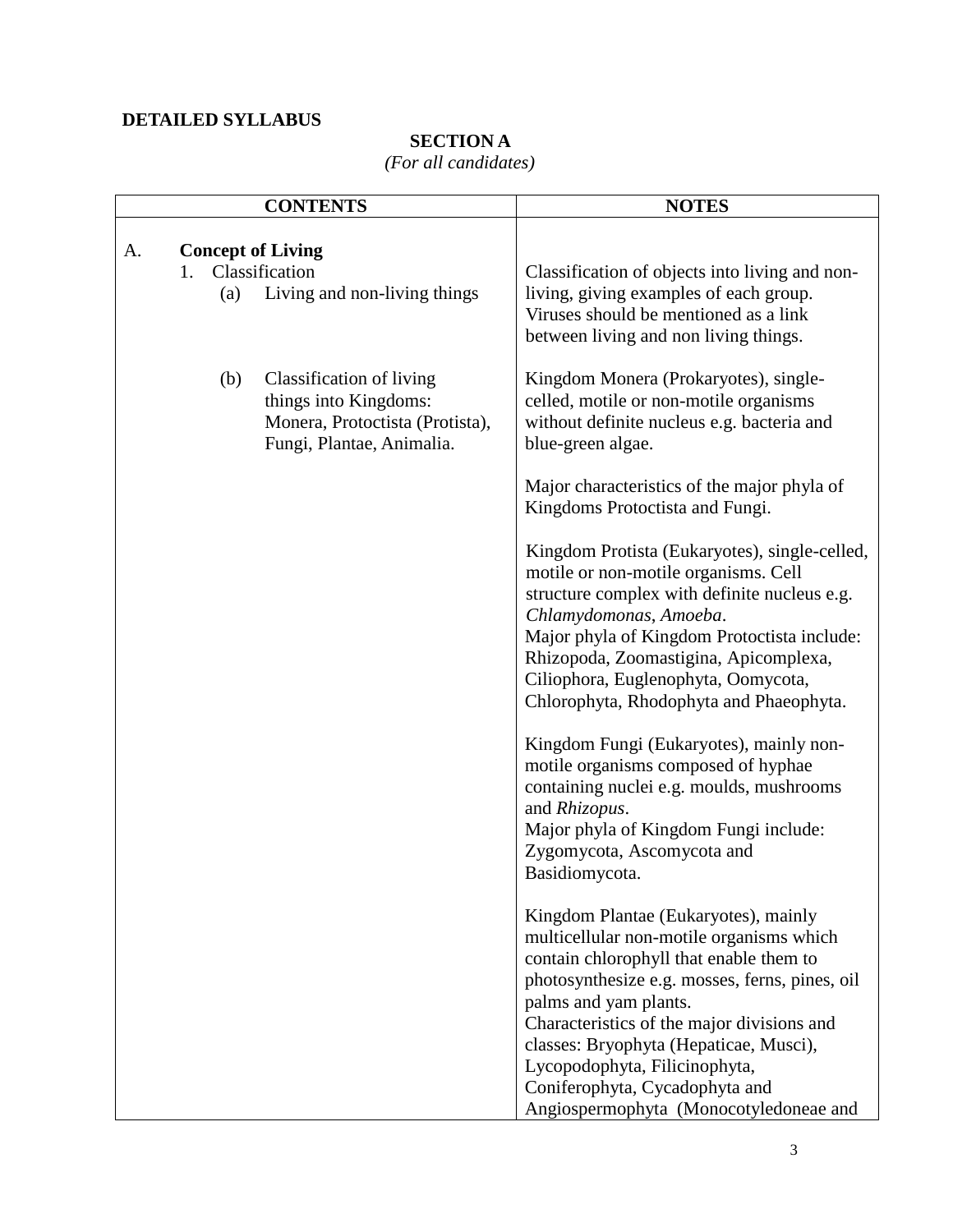|    |                  |                                                                                                                              | Dicotyledoneae).                                                                                                                                                                                                                                                                                                                                                                                                  |
|----|------------------|------------------------------------------------------------------------------------------------------------------------------|-------------------------------------------------------------------------------------------------------------------------------------------------------------------------------------------------------------------------------------------------------------------------------------------------------------------------------------------------------------------------------------------------------------------|
|    |                  |                                                                                                                              | Kingdom Animalia (Eukaryotes),<br>multicellular motile organisms that feed on<br>other organisms e.g. corals, worms, insects,<br>snails, fishes, frogs, snakes, monkeys cows.<br>Characteristics of the major phyla and classes<br>of Kingdom Animalia.<br>The external features of the following<br>organisms should be mentioned: cockroach,<br>butterfly, Tilapia, toad/frog, lizard, domestic<br>fowl/pigeon. |
|    | (c)              | Differences between plants and<br>animals.                                                                                   |                                                                                                                                                                                                                                                                                                                                                                                                                   |
| 2. |                  | Organization of life                                                                                                         |                                                                                                                                                                                                                                                                                                                                                                                                                   |
|    | (a)              | Levels of organization<br>(i) cell (single-celled organisms):                                                                | The examples should be used to illustrate                                                                                                                                                                                                                                                                                                                                                                         |
|    |                  | Amoeba, Euglena, Paramecium                                                                                                  | differentiation and specialization in<br>organisms.                                                                                                                                                                                                                                                                                                                                                               |
|    |                  | (ii) Tissue: Hydra                                                                                                           |                                                                                                                                                                                                                                                                                                                                                                                                                   |
|    |                  | Organ (storage<br>(iii)<br>organ) bulb, rhizome and heart.<br>System/Organ System: In<br>(iv)<br>mammals, flowering plants - |                                                                                                                                                                                                                                                                                                                                                                                                                   |
|    |                  | reproductive system, excretory system<br>etc.                                                                                |                                                                                                                                                                                                                                                                                                                                                                                                                   |
|    | (b)              | Complexity of organization<br>in higher organisms:<br>advantages and<br>disadvantages.                                       | The significance of different levels of<br>organization including volume/surface area<br>ratio should be mentioned.                                                                                                                                                                                                                                                                                               |
| 3. |                  | Forms in which living cells exist:                                                                                           | The structure of these organisms in relation to<br>the forms of existence should be studied to                                                                                                                                                                                                                                                                                                                    |
|    | $\left(a\right)$ | Single and free-living:<br>Amoeba, Paramecium,<br>Euglena, and<br>Chlamydomonas                                              | illustrate dependence and interdependence.                                                                                                                                                                                                                                                                                                                                                                        |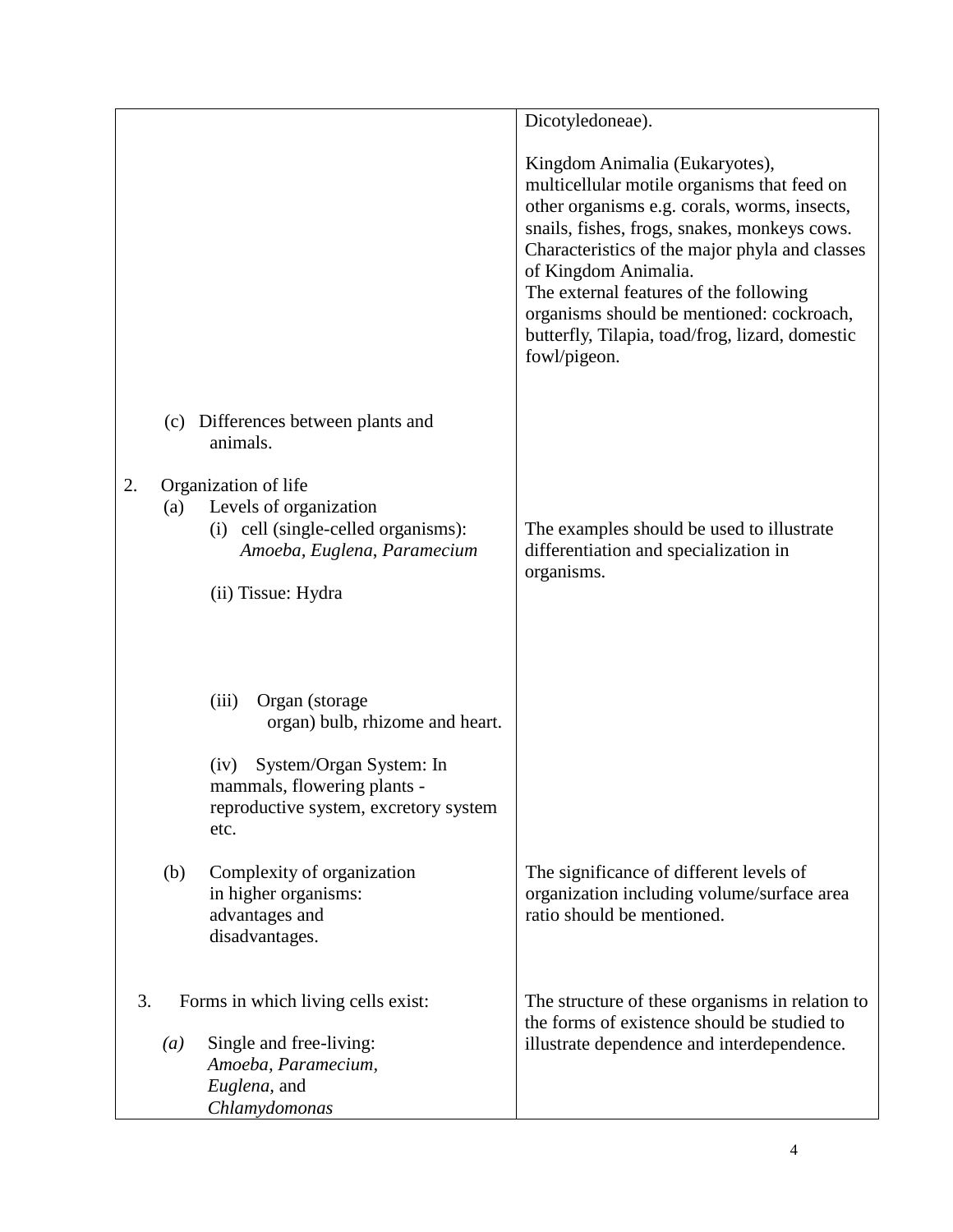| (b)<br>Colony: <i>Volvox</i>                                                                                 |                                                                                                                                                                                                                                                                                               |
|--------------------------------------------------------------------------------------------------------------|-----------------------------------------------------------------------------------------------------------------------------------------------------------------------------------------------------------------------------------------------------------------------------------------------|
| (c)<br>Filament: Spirogyra                                                                                   |                                                                                                                                                                                                                                                                                               |
| (d)<br>Part of a living organism:<br>Cheek cells, onion root tip<br>cells and epidermis of fleshy<br>leaves. | Distinguish groups of cells that form tissues<br>from those that form colonies or filaments.                                                                                                                                                                                                  |
| Cell structure and functions of cell<br>(a)<br>4.<br>components.                                             | Cell structure should include: Cell wall, cell<br>membrane, nucleus, cytoplasm, cytoplasmic<br>organelles: mitochondria, lysosomes,<br>chloroplasts, endoplasmic reticulum,<br>ribosomes, centrosomes, Golgi bodies,<br>chromosomes. The function performed by<br>organelles should be known. |
| (b) Similarities and differences between<br>plant and animal cells.                                          |                                                                                                                                                                                                                                                                                               |
| 5.<br>The Cell and its environment: Physical and<br>Biophysical processes.                                   | The significance of these processes should be<br>mentioned as factors that affect cell activities<br>in its environment.                                                                                                                                                                      |
| diffusion<br>(a)<br>osmosis<br>(b)<br>active transport<br>(c)                                                | Haemolysis, plasmolysis, turgidity and<br>crenation should be mentioned.                                                                                                                                                                                                                      |
| Properties and functions of the living cell<br>6.<br>(a) Nutrition                                           | These should be mentioned as processes<br>occurring within living cells.                                                                                                                                                                                                                      |
| Autotrophic<br>(i)<br>(photosynthesis)                                                                       | Nutrition in Euglena, Chlamydomonas and<br>Spirogyra should be mentioned.                                                                                                                                                                                                                     |
| (ii) Heterotrophic (holozoic)                                                                                | Nutrition in Amoeba and Paramecium should<br>be mentioned.                                                                                                                                                                                                                                    |
| Cellular respiration<br>(b)                                                                                  |                                                                                                                                                                                                                                                                                               |
| Definition and processes of:                                                                                 | A simplified outline of the chemical<br>processes involved in glycolysis and Kreb's<br>cycle; Reference should be made to the role                                                                                                                                                            |
| (i) aerobic respiration                                                                                      | of ATP.                                                                                                                                                                                                                                                                                       |
| (ii) anaerobic respiration<br>(iii) energy release                                                           | The importance of anaerobic respiration in<br>food processing should be mentioned.                                                                                                                                                                                                            |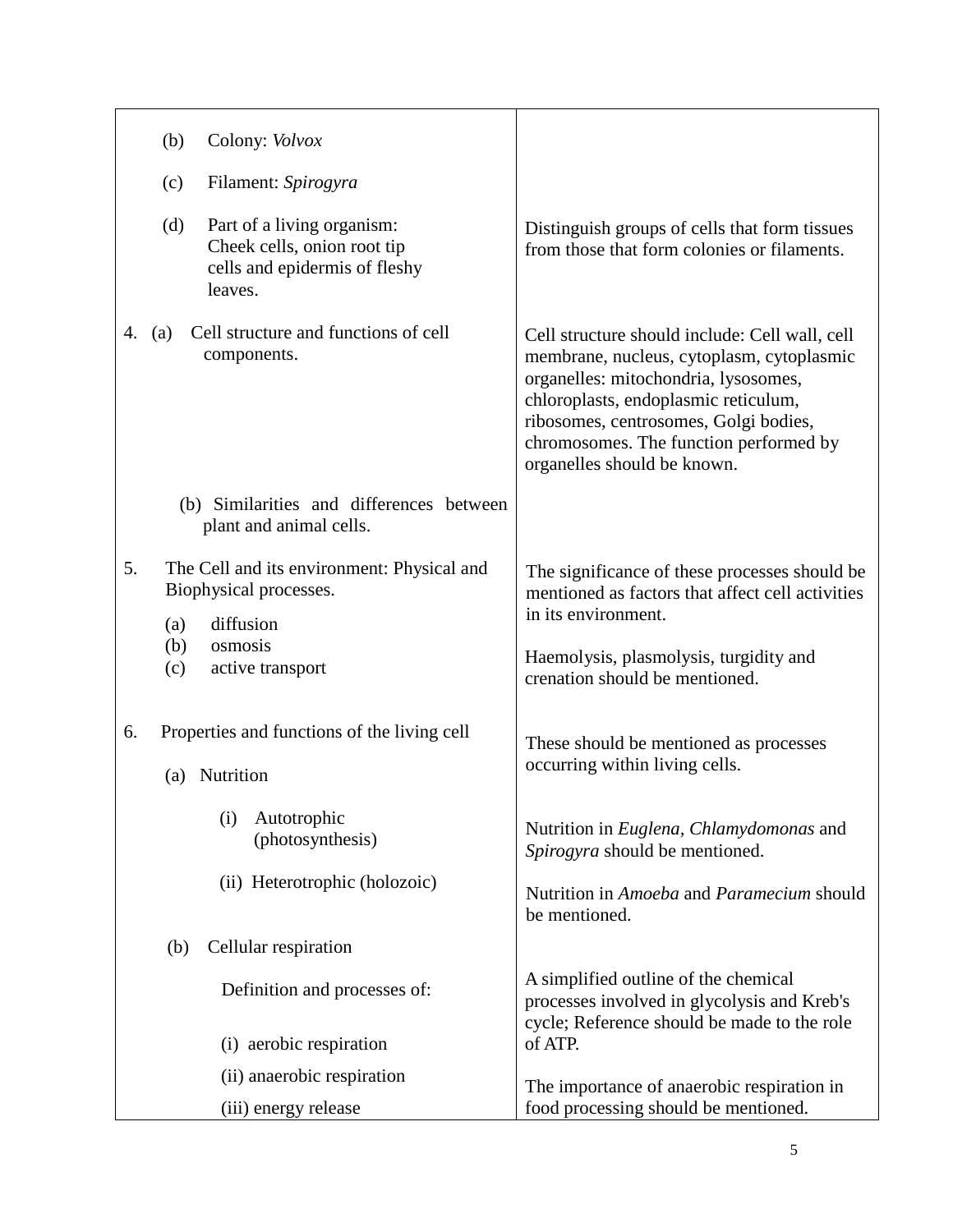| (c)        | Excretion<br>Excretion in single-celled aquatic<br>(i)<br>organisms. Diffusion by body surface<br>and by contractile vacuole.<br>Waste products of metabolism.<br>(ii)                                                                | Reference should be made to carbon dioxide,<br>water and ammonia as examples of waste                                                                                                                                  |
|------------|---------------------------------------------------------------------------------------------------------------------------------------------------------------------------------------------------------------------------------------|------------------------------------------------------------------------------------------------------------------------------------------------------------------------------------------------------------------------|
| (d)        | Growth<br>(i) Basis of growth - cell division<br>(mitosis), enlargement and<br>differentiation.<br>(ii) Aspects of growth:<br>Increase in dry weight, irreversible<br>increase in size and length and increase<br>in number of cells. | products.                                                                                                                                                                                                              |
|            | (iii) Regions of fastest growth in<br>plants.<br>(iv) Influence of growth hormones and<br>auxins.<br>(v) Growth curvatures (Tropisms)                                                                                                 | Observation of root tip and shoot tip are<br>required.<br>Regulation of growth by hormones should be<br>mentioned.<br>Types of tropisms should be demonstrated.                                                        |
| (e)<br>(f) | Development: Enlargement<br>and differentiation.<br>Movement<br>(i) Organelles for movement: cilia and<br>flagella,<br>(ii) Cyclosis.                                                                                                 | Microscopic examination of the different<br>regions of growth and development: region of<br>cell division, elongation, differentiation and<br>maturation.<br>Processes that result in primary and secondary<br>growth. |
| (g)        | Reproduction:<br>Types of reproduction.                                                                                                                                                                                               |                                                                                                                                                                                                                        |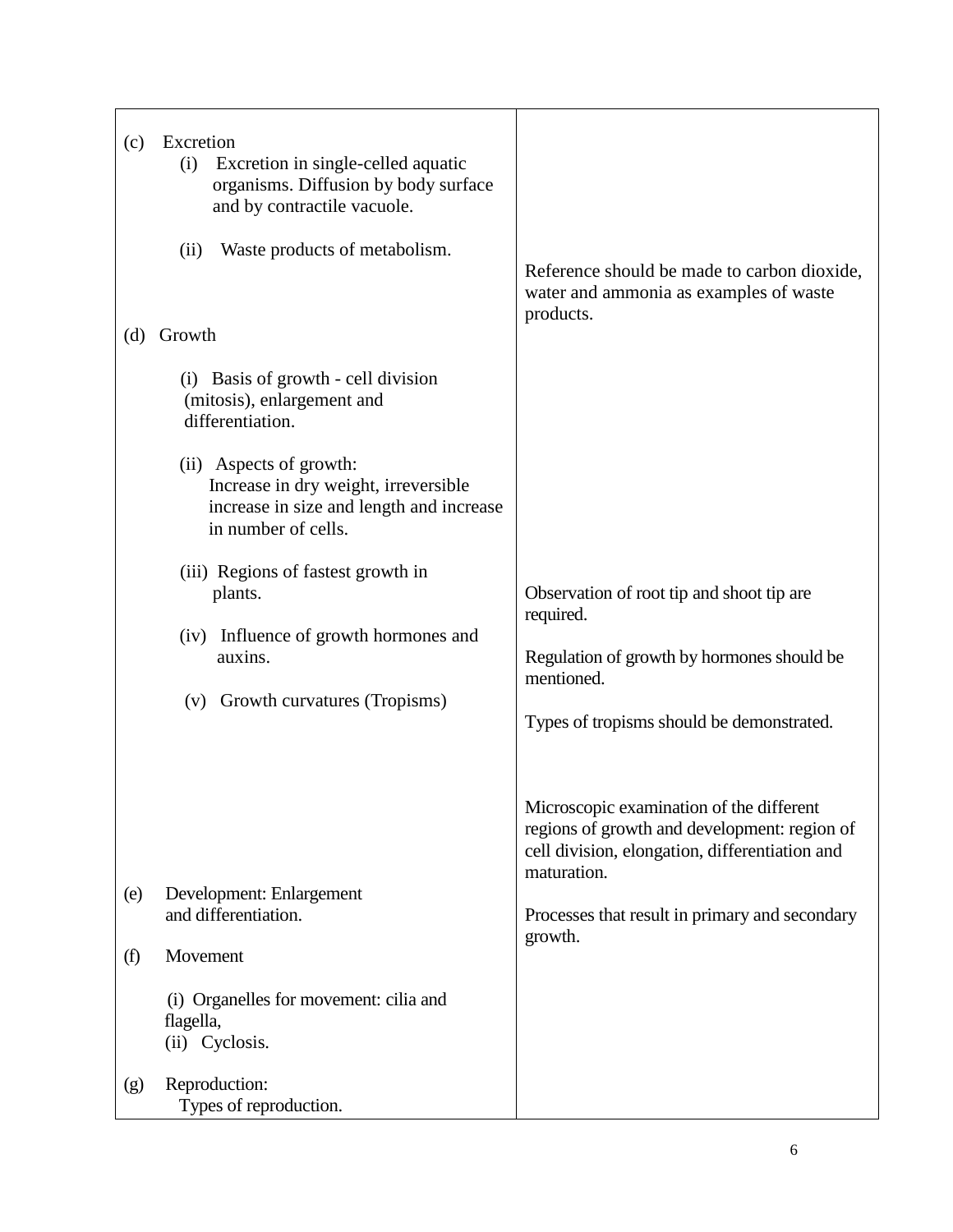| (i) Asexual: fission, budding and<br>vegetative propagation.<br>(ii) Sexual: Conjugation, formation of<br>male and female gametes |                                                                                                                                                           | Prepared slides of:<br>fission in <i>Paramecium</i><br>(a)<br>budding in yeast and Chlamydomonas;<br>(b)<br>should be observed and drawn.<br>Prepared slides of conjugation in                         |
|-----------------------------------------------------------------------------------------------------------------------------------|-----------------------------------------------------------------------------------------------------------------------------------------------------------|--------------------------------------------------------------------------------------------------------------------------------------------------------------------------------------------------------|
| fertilization)                                                                                                                    | (gametogenesis), fusion of gametes                                                                                                                        | Paramecium and Spirogyra should be<br>studied. The process of meiosis should be<br>mentioned.                                                                                                          |
| 7.<br>(a)                                                                                                                         | Tissues and supporting systems: Skeleton<br>and supporting systems in animals:                                                                            |                                                                                                                                                                                                        |
| (i)                                                                                                                               | Biological significance.                                                                                                                                  | The location and arrangement of skeletal and<br>supporting tissues in animals should be<br>mentioned. Candidates should be familiar with                                                               |
| (ii)                                                                                                                              | Skeletal materials, e.g. bone,<br>cartilage and chitin.                                                                                                   | the general plan of mammalian skeleton and the<br>different types of joints. They should be able to                                                                                                    |
| (iii)                                                                                                                             | Types of skeleton:<br>exoskeleton, endoskeleton and<br>hydrostatic skeleton.                                                                              | identify, draw, label and state the functions of<br>the individual bones listed in the content<br>column. Detailed structure of the skull will not<br>be required. Histological structure of bones and |
| (iv)                                                                                                                              | Bones of the vertebral<br>column, girdles and long bones of<br>the appendicular skeleton.                                                                 | cartilages will also not be required.                                                                                                                                                                  |
| (v)                                                                                                                               | Mechanism of support in animals.                                                                                                                          |                                                                                                                                                                                                        |
|                                                                                                                                   | (vi) Functions of skeleton in animals:<br>Protection, support, locomotion and<br>respiratory movement.                                                    | Candidates should be able to explain how these<br>functions are performed. The relationship of<br>skeleton and muscles during movement should                                                          |
| (b) Different types of supporting tissues in plants.                                                                              |                                                                                                                                                           | be used to illustrate the different functions of<br>the skeleton.                                                                                                                                      |
|                                                                                                                                   |                                                                                                                                                           | The different types of supporting tissues: turgid<br>parenchyma, collenchyma, xylem (wood)<br>sclerenchyma should be studied.                                                                          |
| (i)                                                                                                                               | Main features of supporting tissues<br>in plants.                                                                                                         |                                                                                                                                                                                                        |
| (ii)                                                                                                                              | Functions of supporting tissues in<br>plants: strength, rigidity (resistance<br>against the forces of the wind and<br>water), flexibility and resilience. | Candidates should be able to cut and draw the<br>low power of the T.S. of stem and root of a<br>herbaceous plant and label the different tissues;<br>epidermis, cortex and stele.                      |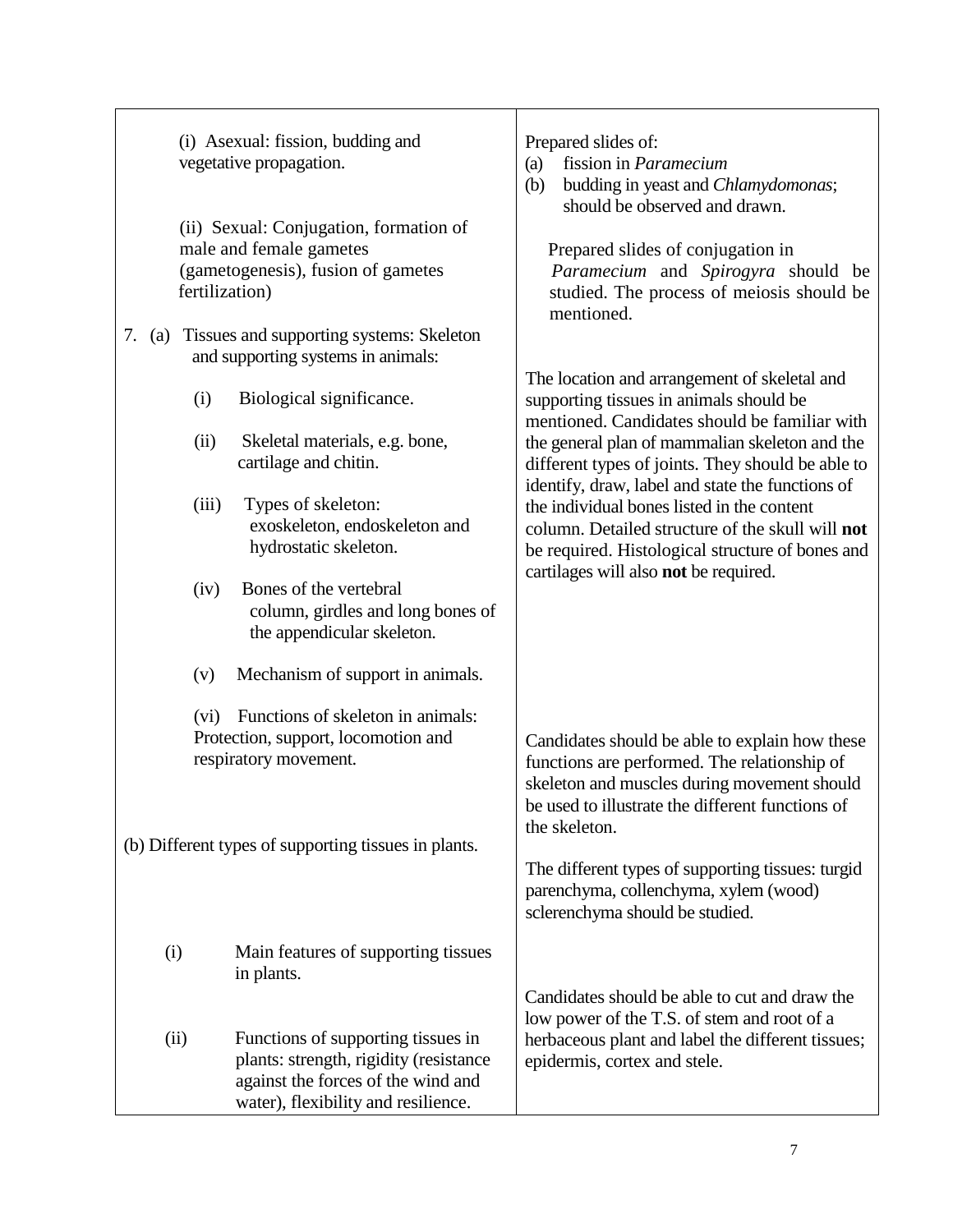| 8. Transport System: |                                                                                                                                                                                     |                                                                                                                                                                                                                                                                                                                                                                                                                                                                                                                         |
|----------------------|-------------------------------------------------------------------------------------------------------------------------------------------------------------------------------------|-------------------------------------------------------------------------------------------------------------------------------------------------------------------------------------------------------------------------------------------------------------------------------------------------------------------------------------------------------------------------------------------------------------------------------------------------------------------------------------------------------------------------|
| (a)                  | Need for transport:                                                                                                                                                                 |                                                                                                                                                                                                                                                                                                                                                                                                                                                                                                                         |
| (b)                  | surface area/volume ratio.<br>(i)<br>(ii) substances have to move greater<br>distances.<br>Transport in animals.<br>(i) Structure of the heart, arteries,<br>veins and capillaries. | Source of materials and forms in which they are<br>transported and where they are transported to<br>should be studied.<br>Media of transport: cytoplasm in cells, cell sap<br>or latex in most plants and body fluid in<br>invertebrates.<br>Candidates should be familiar with the general<br>circulatory system. Open circulatory systems in<br>invertebrates. The names of the blood vessels<br>responsible for transporting excretory products,<br>gases, digested food and other nutrients should<br>be mentioned. |
|                      | Composition and function of<br>(ii)<br>blood and lymph.<br>(iii)<br>Materials for transport:<br>excretory products, gases,<br>digested food, and other<br>nutrients.                |                                                                                                                                                                                                                                                                                                                                                                                                                                                                                                                         |
| (c)                  | Transport in plants<br>(i) Uptake and movement of water<br>and mineral salts in plants.<br>(ii) Translocation                                                                       | Description of uptake of water and mineral<br>salts from the soil into a plant. Movement<br>of water and mineral salts through the plant.<br>Experiments using eosin solution to show<br>water and mineral salts uptake.                                                                                                                                                                                                                                                                                                |
|                      | (iii) Transpiration                                                                                                                                                                 | Movement of organic materials from leaves<br>to roots. Basic theories (Pressure flow<br>hypothesis and cytoplasmic streaming)<br>underlying translocation.<br>Ringing experiment to demonstrate that<br>transport of synthesized organic nutrients<br>occurs through the phloem.                                                                                                                                                                                                                                        |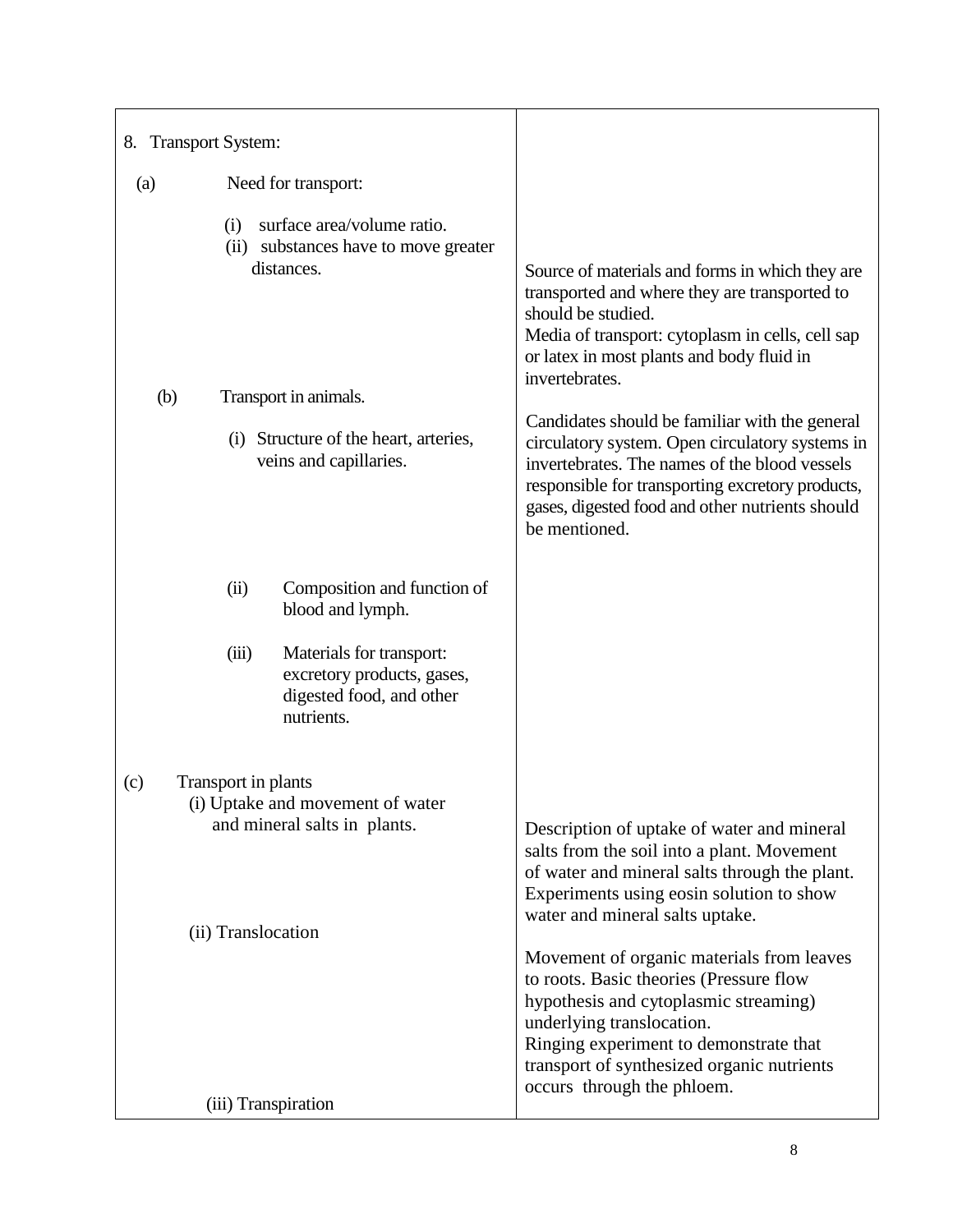|                                                                                                             | Advantages and disadvantages of<br>transpiration. Types of transpiration.<br>Environmental factors affecting transpiration.<br>Determination of the rate of transpiration.                                                                                 |
|-------------------------------------------------------------------------------------------------------------|------------------------------------------------------------------------------------------------------------------------------------------------------------------------------------------------------------------------------------------------------------|
| (iv) Movement of water to<br>the apex of trees and<br>herbs.                                                | Physiological factors affecting the rise of<br>water in the xylem: Root pressure,<br>transpiration, cohesion-tension<br>mechanism, adhesion, water potential<br>gradient. Experiments to measure the rate of<br>transpiration.                             |
| 9.<br><b>Respiratory System:</b><br>Body surface: cutaneous, gills and lungs.<br>(a)                        | Characteristics of respiratory surfaces in these<br>systems should be studied. Respiratory organs<br>of insects should be mentioned.                                                                                                                       |
|                                                                                                             | Candidates should be able to observe, draw and<br>label the respiratory organs of a bony fish (e.g.<br>Tilapia) and a small mammal (e.g. rat)                                                                                                              |
| (b)<br>Mechanisms of gaseous exchange in<br>fish, toad, mammals and plants.                                 | Respiratory movements in these animals should<br>be mentioned. The mechanisms of opening and<br>closing of stomata should be mentioned.                                                                                                                    |
| 10. Excretory Systems and Mechanisms<br>Types of excretory systems: Kidney, stomata<br>and lenticels        | Characteristics of excretory organs in these<br>systems should be studied. Candidates<br>should observe, draw and label the excretory<br>organs of a small mammal (e.g. rat).                                                                              |
|                                                                                                             | Explanation of the concept of excretion in<br>plants. Excretory products of plants (water,<br>carbon dioxide, oxygen, alkaloids, tannins,<br>gums, resins and acids) should be mentioned.                                                                  |
| <b>Regulation of Internal Environment</b><br>11.<br>(Homeostasis)<br>Kidney: Structure and functions<br>(a) | Osmoregulation, excretion and maintenance of<br>acid-base balance should be mentioned. The<br>conditions that affect functions of the kidney<br>such as the water and salt content of the blood,<br>environmental temperature should also be<br>mentioned. |
|                                                                                                             | Excretory products such as urea, water, salts,<br>uric acid should be mentioned.                                                                                                                                                                           |
| Liver:<br>(b)                                                                                               |                                                                                                                                                                                                                                                            |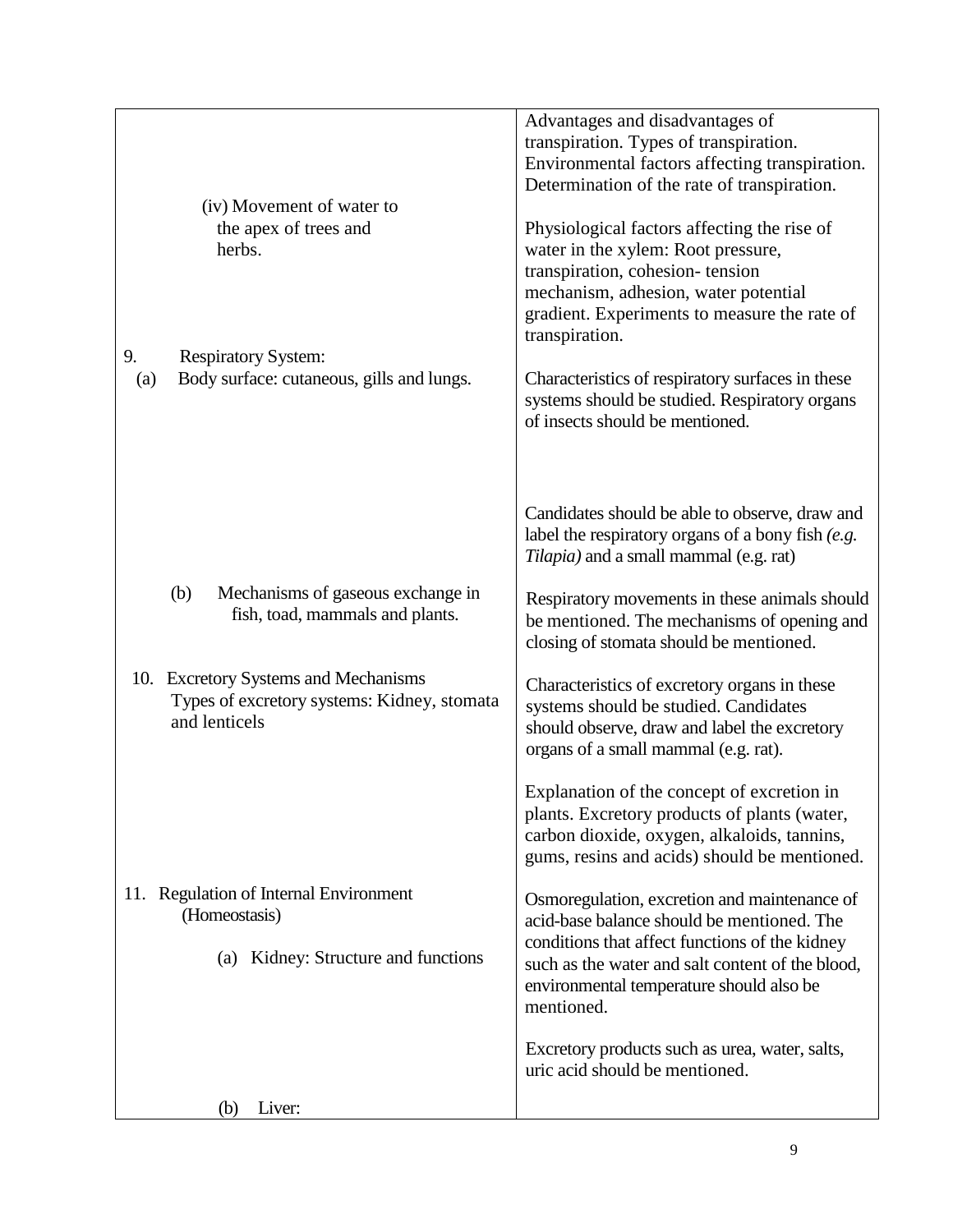|                    |                   | Functions of the liver.                                                                                                    | Candidates should be able to identify the liver;<br>and its position relative to the gall bladder, bile                                                                                                      |
|--------------------|-------------------|----------------------------------------------------------------------------------------------------------------------------|--------------------------------------------------------------------------------------------------------------------------------------------------------------------------------------------------------------|
|                    | (c)               | The skin:                                                                                                                  | duct, pancreas, duodenum and stomach.                                                                                                                                                                        |
|                    |                   | Structure and function.                                                                                                    | Candidates should observe, draw and label the<br>mammalian skin. The regulation of internal                                                                                                                  |
| 12.                | (a)               | <b>Hormonal Coordination</b><br>Animal hormones:                                                                           | environment by the skin should be emphasized.                                                                                                                                                                |
|                    |                   | Site of secretion, functions and<br>effects of over and under-<br>secretion.                                               | Endocrine glands: pituitary, thyroid, adrenal,<br>pancreas, gonads and their secretions should be<br>mentioned. The stages in the metamorphosis<br>of toad and the role of thyroxine should be<br>mentioned. |
| (b) Plant hormones |                   |                                                                                                                            |                                                                                                                                                                                                              |
|                    |                   |                                                                                                                            | The effects of auxins on lateral bud<br>development, leaf fall and initiation of<br>adventitious roots should be mentioned.<br>Reference to crop harvesting, growth and weed                                 |
| 13.                |                   | <b>Nervous Coordination</b>                                                                                                | control should be made.                                                                                                                                                                                      |
| (a)                |                   | The central nervous system                                                                                                 |                                                                                                                                                                                                              |
|                    | (i)               | Components of the<br>central nervous system                                                                                |                                                                                                                                                                                                              |
|                    | (ii)              | Parts of the brain and their<br>functions; cerebrum, cerebellum,<br>medulla oblongata, hypothalamus<br>and their functions | Candidates should be able to locate the position<br>of the brain and spinal cord in a dissected                                                                                                              |
|                    | (iii)             | Structure and function of the Spinal<br>Cord.                                                                              | vertebrate and identify the various regions of<br>the brain.                                                                                                                                                 |
| (b)                |                   | Peripheral Nervous System.                                                                                                 |                                                                                                                                                                                                              |
|                    | (i)               | Somatic Nervous System                                                                                                     |                                                                                                                                                                                                              |
|                    | (ii)              | Autonomic nervous system.                                                                                                  |                                                                                                                                                                                                              |
|                    |                   |                                                                                                                            | Functions of the sympathetic and                                                                                                                                                                             |
|                    | (iii)<br>neurone. | Structure and functions of the                                                                                             | parasympathetic systems only.                                                                                                                                                                                |
|                    | (iv)              | Classification of neurones.                                                                                                | Candidates should observe, draw and label a<br>neurone from a slide.                                                                                                                                         |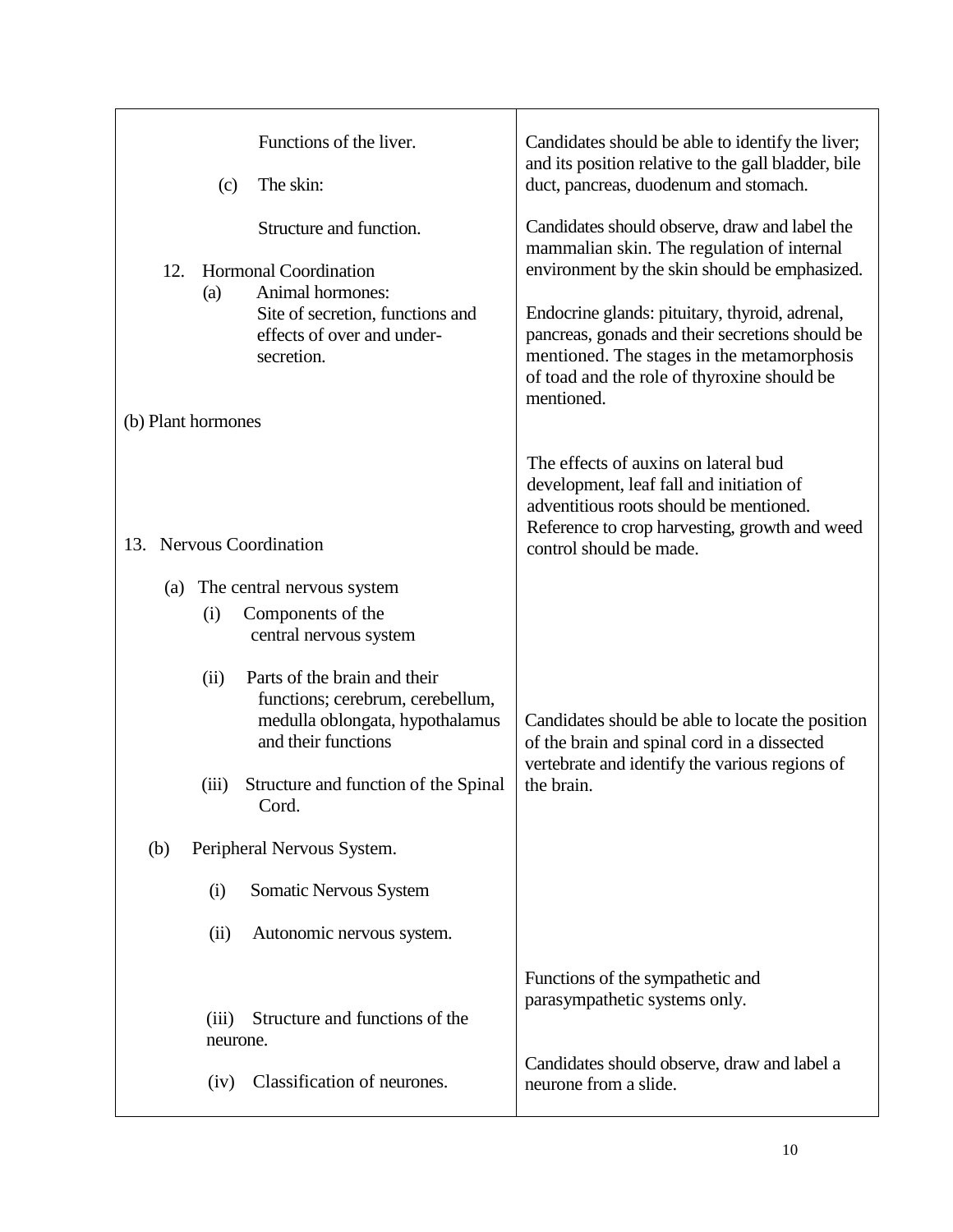| (c) Types of nervous actions                                                                                                                                                                                                                                                                                                              | Afferent (sensory), efferent (motor) and<br>intermediate neurones should be mentioned                                                                                                            |
|-------------------------------------------------------------------------------------------------------------------------------------------------------------------------------------------------------------------------------------------------------------------------------------------------------------------------------------------|--------------------------------------------------------------------------------------------------------------------------------------------------------------------------------------------------|
| The reflex arc<br>(i)                                                                                                                                                                                                                                                                                                                     |                                                                                                                                                                                                  |
| Reflex and voluntary actions<br>(ii)                                                                                                                                                                                                                                                                                                      | Candidates should perform experiments to                                                                                                                                                         |
| (iii)<br>Differences between reflex and<br>voluntary actions.                                                                                                                                                                                                                                                                             | illustrate reflex actions such as blinking of the<br>eyes, knee jerk and withdrawal of hand from<br>hot objects.                                                                                 |
| Conditioned reflex and its role on<br>(iv)<br>behaviour.                                                                                                                                                                                                                                                                                  |                                                                                                                                                                                                  |
| Sense Organs: Structure and function of<br>14.<br>the                                                                                                                                                                                                                                                                                     | Candidates should be able to enumerate<br>conditioned reflexes such<br>salivation,<br>as<br>driving a car, walking and swimming.                                                                 |
| Eye.<br>(a)                                                                                                                                                                                                                                                                                                                               |                                                                                                                                                                                                  |
| (b)<br>Ear.                                                                                                                                                                                                                                                                                                                               | Candidates should examine the mammalian eye<br>noting the shape, colour and positions of the<br>optic muscle and optic nerve.<br>Mention should be made of eye defects and<br>their corrections. |
| (a) Reproductive system of mammals<br>15<br>Structure and function of male and<br>(i)<br>female reproductive systems.<br>(ii) Differences between male and female<br>reproductive organs.<br>Structure of the gametes<br>(iii)<br>(sperm and ovum)<br>Fertilization, development of the<br>(iv)<br>embryo and birth.<br>(v) Birth control | Candidates should examine and draw dissected<br>male and female small mammals showing the<br>reproductive organs. They should also draw<br>sperm and ovum from prepared slides.                  |
| (b) Metamorphosis in insects, life histories of<br>butterfly and cockroach.                                                                                                                                                                                                                                                               | Explanation of the different methods of birth<br>control.                                                                                                                                        |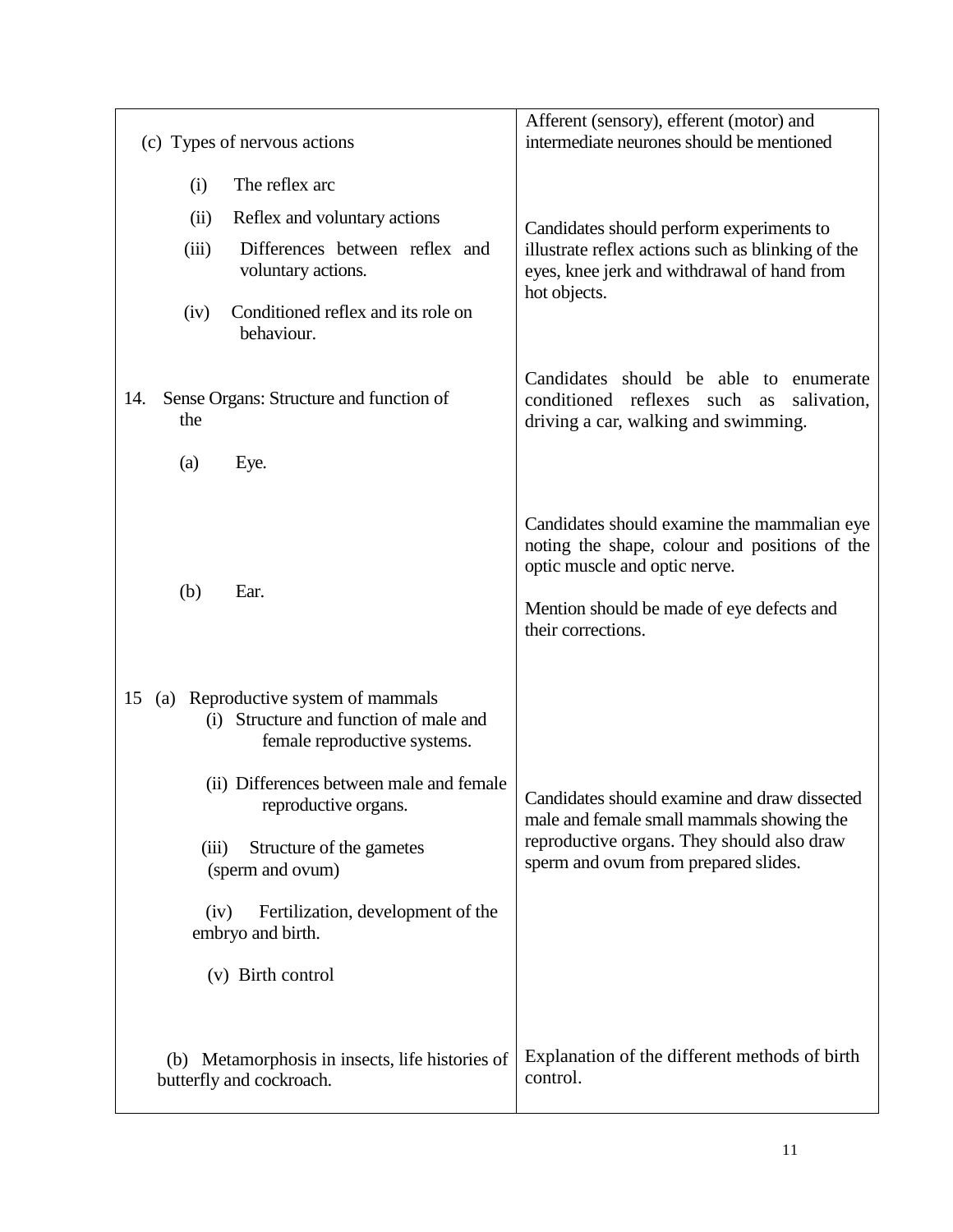|                                                                                                                   | These examples should be used to illustrate<br>complete and incomplete metamorphosis. The<br>period it takes to develop from egg to adult                                                             |
|-------------------------------------------------------------------------------------------------------------------|-------------------------------------------------------------------------------------------------------------------------------------------------------------------------------------------------------|
| Comparison of reproduction<br>(c)<br>in fish, amphibian, reptile, bird<br>and mammal.                             | should be studied. The different stages in the<br>life history of butterfly and cockroach should be<br>drawn and labelled.<br>Reference should be made to the method of                               |
| Reproduction in flowering<br>(d)<br>plants                                                                        | fertilization, number of eggs and parental care.                                                                                                                                                      |
| Arrangements of floral parts of a<br>(i)<br>named insect-pollinated flower and a<br>named wind-pollinated flower. |                                                                                                                                                                                                       |
| Structure and function of the male and<br>(ii)<br>female parts of a flower.                                       |                                                                                                                                                                                                       |
| <b>Pollination in Plants</b><br>(e)                                                                               |                                                                                                                                                                                                       |
| Types of pollination<br>(i)                                                                                       |                                                                                                                                                                                                       |
| Features of cross-pollinated and self-<br>(ii)<br>pollinated flowers                                              | Named examples should be used to illustrate the                                                                                                                                                       |
| <b>Agents of Pollination</b><br>(iii)                                                                             | types of pollination.                                                                                                                                                                                 |
| Kinds of placentation: axile, marginal<br>(iv)<br>and parietal.                                                   | The features of the flower should be related<br>to the agents of pollination.                                                                                                                         |
| Process of development of<br>(f)<br>zygote in flowering plants:<br>Fertilization.                                 |                                                                                                                                                                                                       |
| Types of fruits (classification).<br>(g)<br>(i)                                                                   | Pollen grains germinated in sucrose solution<br>should be observed, prepared slides or charts<br>showing various stages of embryo<br>development in flowering plants should be<br>observed and drawn. |
| Structure of fruits<br>(ii)                                                                                       | Fruits should be classified into dry and fleshy<br>fruits.                                                                                                                                            |
|                                                                                                                   | The internal structure of a leguminous fruit,<br>orange, maize and tomato should be<br>examined and drawn.                                                                                            |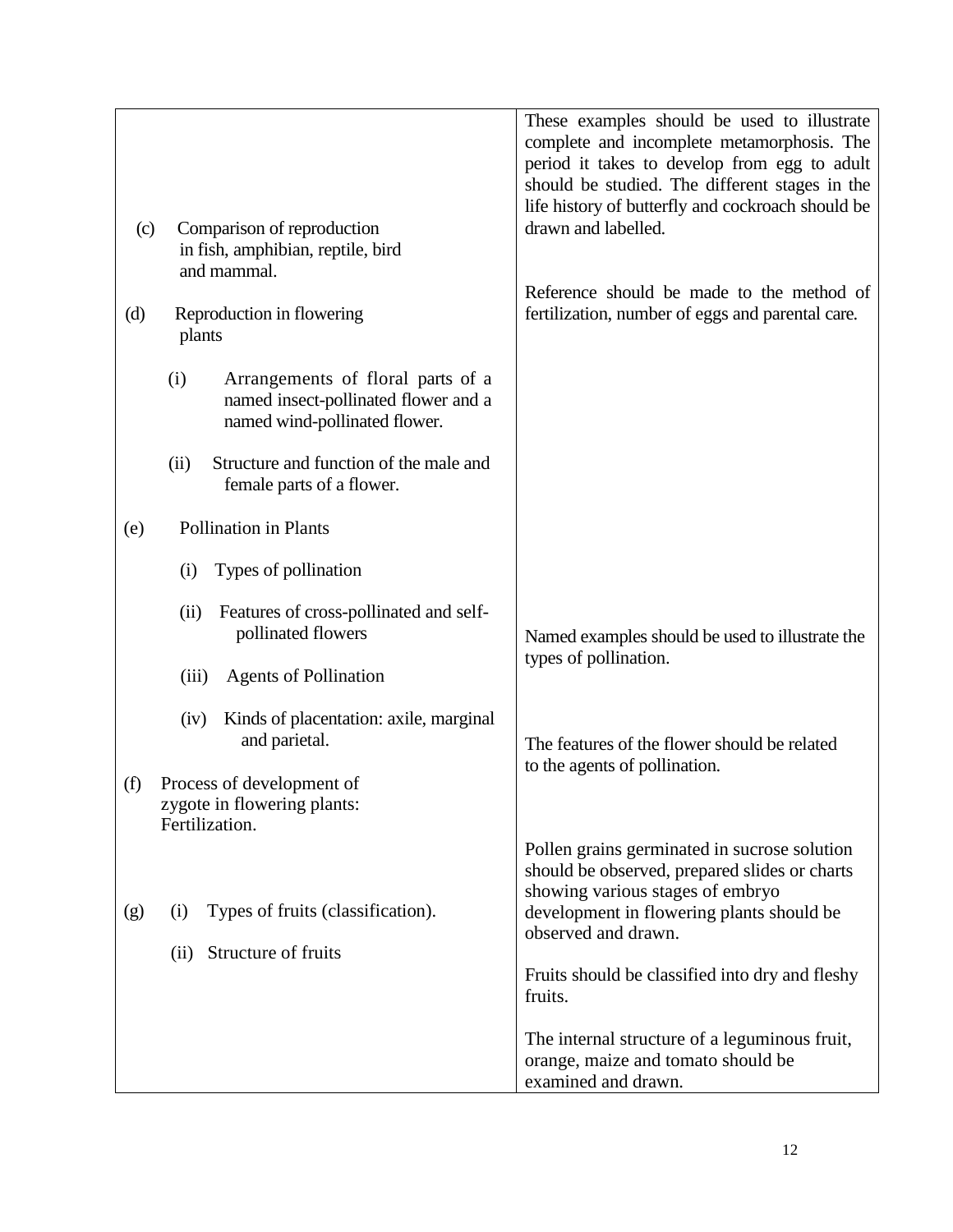| Dispersal of fruits and seeds: Agents of<br>(h)<br>dispersal                                   |                                                                                                                                                                                                                                          |
|------------------------------------------------------------------------------------------------|------------------------------------------------------------------------------------------------------------------------------------------------------------------------------------------------------------------------------------------|
|                                                                                                | The following fruits should be studied as<br>examples to show the features that aid their<br>respective methods of dispersal. Sunflower<br>(achene) Combretum, cotton, Crotalaria/bean,<br>Desmodium, Bidens sp. Tridax sp. and Coconut. |
| <b>Plant and Animal Nutrition</b><br><b>B.</b>                                                 | Distinguishing differences between a fruit and a<br>seed should be mentioned.                                                                                                                                                            |
| 1. Plant Nutrition                                                                             |                                                                                                                                                                                                                                          |
| Photosynthesis:<br>(a)                                                                         |                                                                                                                                                                                                                                          |
| Process of photosynthesis and its<br>(i)<br>chemical equation                                  | Biochemical nature of photosynthesis,<br>photoactivation of chlorophyll resulting in the                                                                                                                                                 |
| Light and dark reactions<br>(ii)                                                               | conversion of light energy to ATP and the<br>reduction of NADP (Biochemical detail is not                                                                                                                                                |
| Materials and conditions<br>(iii)<br>necessary for photosynthesis                              | required)                                                                                                                                                                                                                                |
| Evidence of photosynthesis<br>(iv)                                                             |                                                                                                                                                                                                                                          |
| Mineral requirement of plants<br>(b)<br>Mineral nutrition: Macro and<br>(i)<br>micro-nutrients | The translocating and storage of excess food as<br>a result of photosynthesis should be mentioned.<br>Test for starch in green leaves should be carried<br>out.<br>Fate of the products of photosynthesis should<br>be mentioned.        |
| (ii) Soil and atmosphere as sources of<br>mineral elements.                                    | Macro elements should include: carbon,<br>hydrogen, oxygen, nitrogen, potassium,<br>phosphorus, magnesium, sulphur, calcium and<br>iron. The micro elements should include:<br>copper, manganese, zinc and boron.                        |
|                                                                                                | Candidates should distinguish between food<br>produced and mineral elements.                                                                                                                                                             |
| <b>Animal Nutrition</b><br>2.                                                                  |                                                                                                                                                                                                                                          |
| (a) Food substances; classes and sources                                                       |                                                                                                                                                                                                                                          |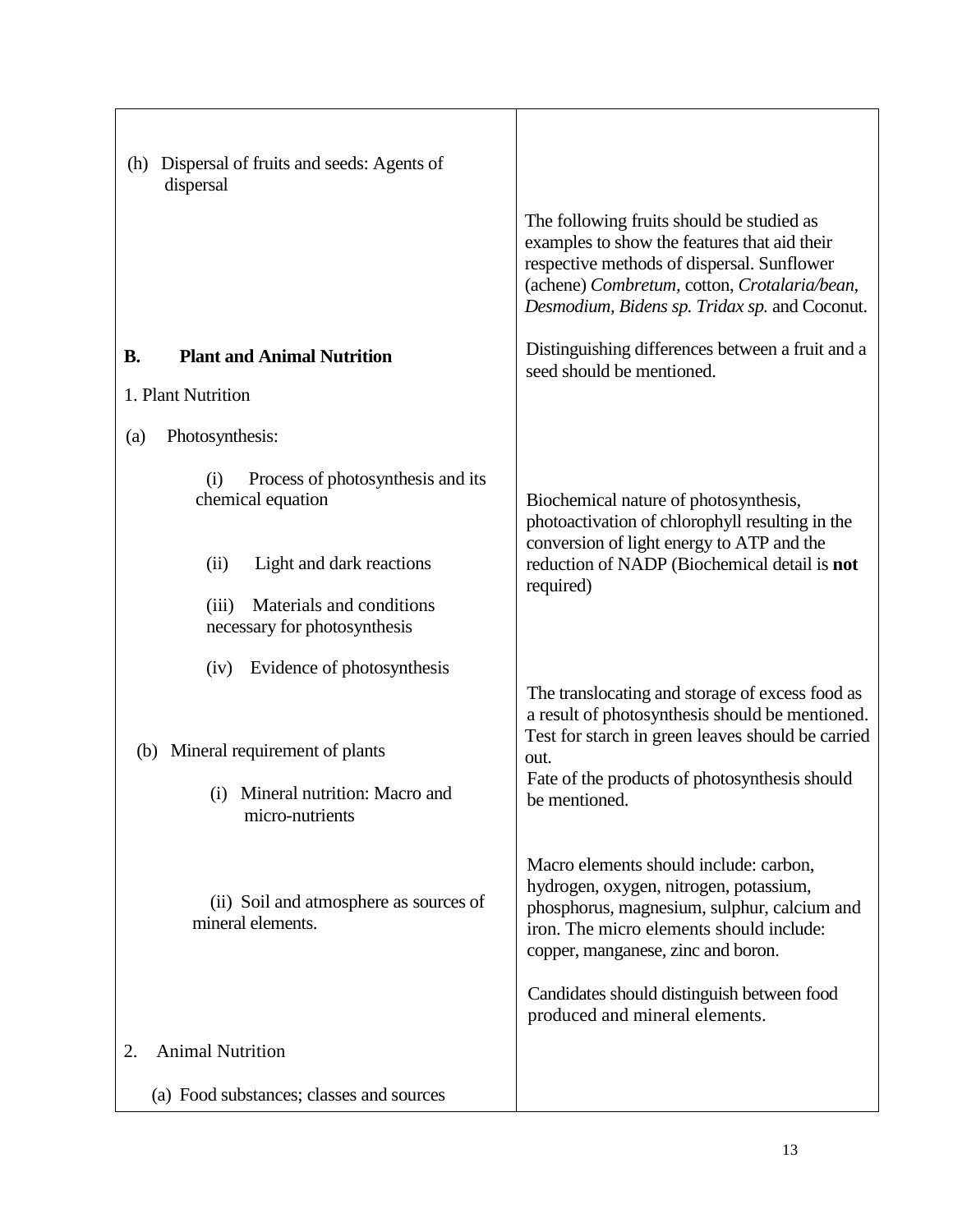| (b) Balanced diet and its importance                                       | Local examples as sources of food substance<br>should be given. Reference should be made to<br>food relationship between plants and animals.                                                                                                                                                                                                                       |
|----------------------------------------------------------------------------|--------------------------------------------------------------------------------------------------------------------------------------------------------------------------------------------------------------------------------------------------------------------------------------------------------------------------------------------------------------------|
| (c) Food tests                                                             | Importance of each class of food in a balanced<br>diet should be stressed. Candidates should<br>relate the idea of balanced diet to their own diet.<br>Malnutrition and its effects on humans should be<br>mentioned.                                                                                                                                              |
| (d) Digestive enzymes:<br>Classes, characteristics and functions           | Tests for starch, reducing sugar, protein, fats and<br>oil should be carried out.                                                                                                                                                                                                                                                                                  |
|                                                                            | Candidates should perform experiments to<br>show that ptyalin in saliva changes cooked<br>starch to reducing sugar.<br>Candidates should know source, site of action,<br>substrate and effect of each digestive enzyme.<br>Experiments to show the characteristics of<br>enzymes, including effects of pH, temperature<br>and concentration should be carried out. |
| <b>Modes of Nutrition</b><br>(e)<br>(i) Autotrophic: Photosynthesis,       |                                                                                                                                                                                                                                                                                                                                                                    |
| (ii) Heterotrophic: holozoic, parasitic,<br>symbiotic and saprophytic.     |                                                                                                                                                                                                                                                                                                                                                                    |
| <b>Alimentary System:</b><br>(f)<br>Alimentary tract of different animals. | Named examples should be used to illustrate<br>different modes of nutrition.                                                                                                                                                                                                                                                                                       |
|                                                                            | Comparison should be made using dissected<br>named bird and mammal.                                                                                                                                                                                                                                                                                                |
| (g) Dental Formula                                                         | Description and functions of parts of the<br>alimentary canal and modification of parts to<br>reflect their digestive functions should be<br>mentioned.                                                                                                                                                                                                            |
|                                                                            | Meaning of dental formula. Determination of<br>the dental formulae of mammals.<br>Arrangements of teeth in the jaw bones of                                                                                                                                                                                                                                        |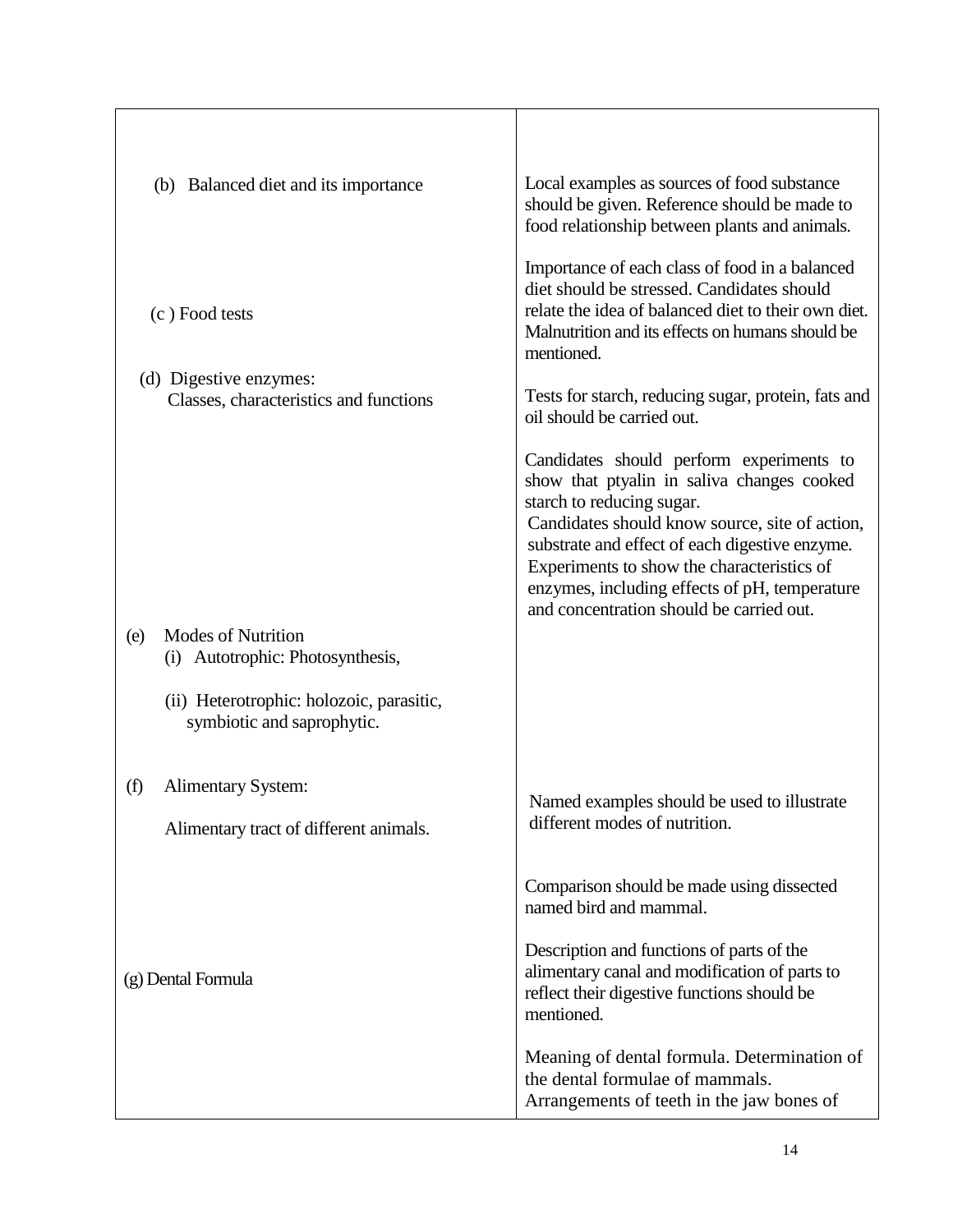| (h)            | Feeding in protozoa and mammals                                                                                     | herbivores, carnivores and of humans.<br>Importance of dental care in humans.                                                                                                        |
|----------------|---------------------------------------------------------------------------------------------------------------------|--------------------------------------------------------------------------------------------------------------------------------------------------------------------------------------|
| $\mathbf{C}$ . | <b>Basic Ecological Concepts</b><br>1.<br>Ecosystem:<br>Components of the ecosystem and sizes                       | Reference should be made to feeding habits in<br>protozoa and mammals.                                                                                                               |
|                | Ecological components:<br>(a)<br>environment, biosphere,<br>habitat, population, biotic<br>community and ecosystem. | Examples and explanation are required.                                                                                                                                               |
|                | Components of the<br>(b)<br>ecosystem:<br>Biotic and abiotic                                                        | Importance of ecological factors common to<br>all habitat should be mentioned. The<br>importance of ecological factors to<br>population of animals and plants should be<br>stressed. |
|                | 2.<br>Ecological factors:<br>Ecological factors in aquatic and<br>terrestrial ecosystems                            |                                                                                                                                                                                      |
| 3.             | Simple Measurement of Ecological<br>Factors.                                                                        | Candidates should measure some of the<br>ecological factors including humidity,                                                                                                      |
|                | Physical factors:<br>(a)<br>Climatic, topographic and<br>gaseous.                                                   | temperature, wind speed, rainfall and light<br>intensity.                                                                                                                            |
|                | (b)<br><b>Edaphic factors: Chemical</b><br>and physical composition.<br>moisture content and soil<br>texture.       |                                                                                                                                                                                      |
| 4.             | Food webs and trophic levels                                                                                        | Candidates should be able to classify organisms<br>as producers, consumers and decomposers.                                                                                          |
|                | (a) Autotrophs and Heterotrophs                                                                                     |                                                                                                                                                                                      |
|                | (i) Producers: autotrophs                                                                                           |                                                                                                                                                                                      |
|                | (ii) Consumers: heterotrophs                                                                                        | Aquatic and terrestrial producers, consumers<br>and decomposers should be known.                                                                                                     |
|                | (iii) Decomposers                                                                                                   |                                                                                                                                                                                      |
| (b)            | Trophic levels energy                                                                                               |                                                                                                                                                                                      |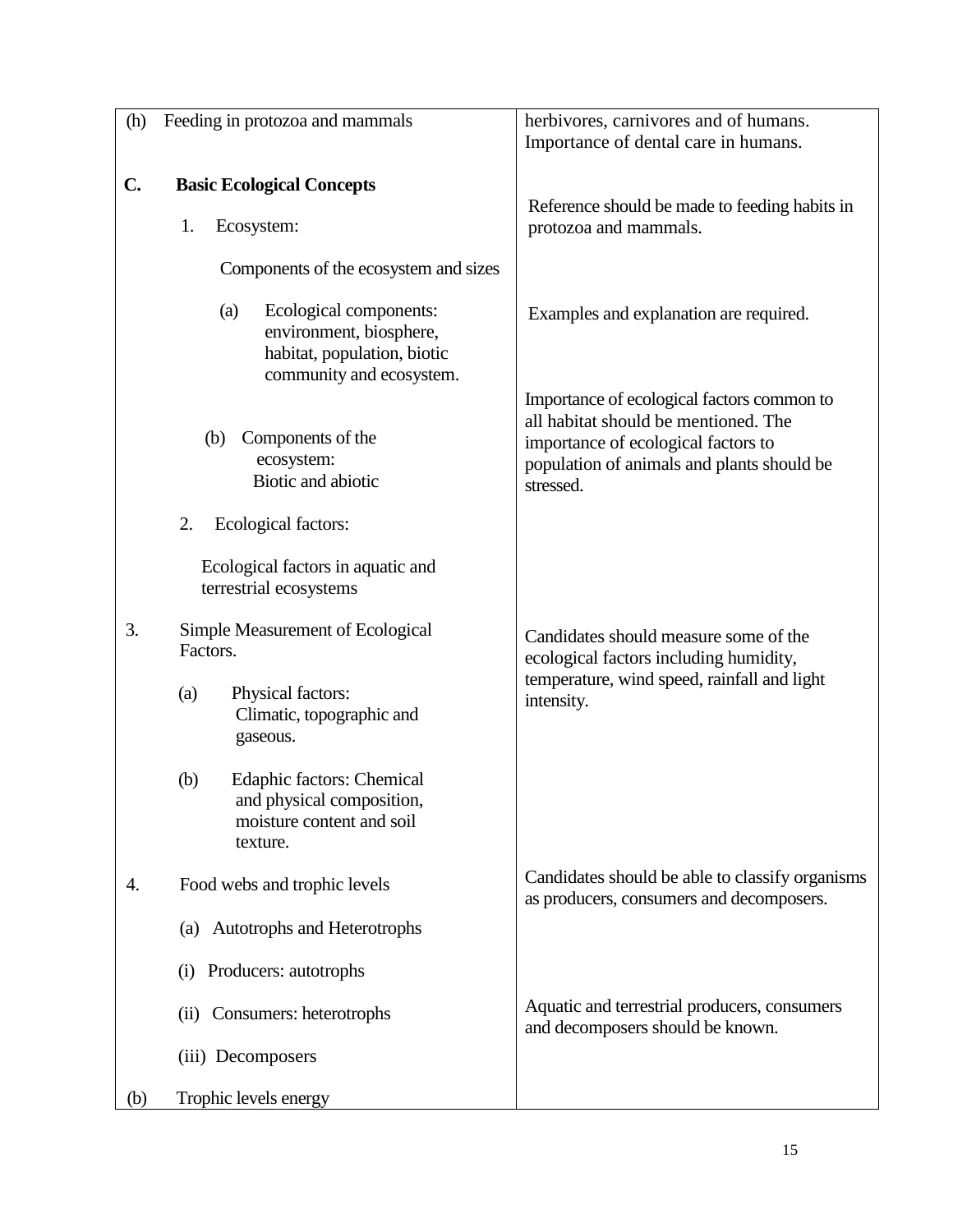|     | relationships                                                                                                                       |                                                                                                                                                                                                                                                                                                      |
|-----|-------------------------------------------------------------------------------------------------------------------------------------|------------------------------------------------------------------------------------------------------------------------------------------------------------------------------------------------------------------------------------------------------------------------------------------------------|
|     | Food chain<br>(i)                                                                                                                   |                                                                                                                                                                                                                                                                                                      |
|     | Food web<br>(ii)                                                                                                                    | Candidates should illustrate food relationships<br>in a food chain and food web using specific<br>examples.                                                                                                                                                                                          |
| (c) | Energy flow                                                                                                                         |                                                                                                                                                                                                                                                                                                      |
|     | Food/Energy relationship in aquatic and<br>(i)<br>terrestrial environment.                                                          |                                                                                                                                                                                                                                                                                                      |
|     | Pyramid of energy and Pyramid of<br>(ii)<br>numbers.                                                                                | Non-cyclic nature of energy transfer should be<br>mentioned.                                                                                                                                                                                                                                         |
| (d) | Decomposition in nature<br>(i) Decomposers:<br>(micro and macro-decomposers)<br>(ii) Gaseous products<br>(iii) Role of decomposers  | Candidates should be able to construct and<br>explain pyramid of energy, pyramid of<br>numbers and point out the major differences<br>between them.<br>Candidates should observe demonstrations to<br>show that carbon dioxide, hydrogen sulphide,<br>heat energy are released during decomposition. |
| 6.  | <b>Ecological Management:</b><br><b>Biological Associations</b><br>(a)                                                              |                                                                                                                                                                                                                                                                                                      |
|     | Type of associations: Parasitism,<br>symbiosis, commensalism and<br>saprophytism.<br>Adaptation of organisms to<br>(b)<br>habitats. | Features of biological importance associated<br>with each type should be mentioned. Named<br>examples should be used to illustrate these<br>associations.                                                                                                                                            |
|     | (c) Pollution of the atmosphere                                                                                                     | Adaptations of plants and animals to<br>environmental conditions with particular                                                                                                                                                                                                                     |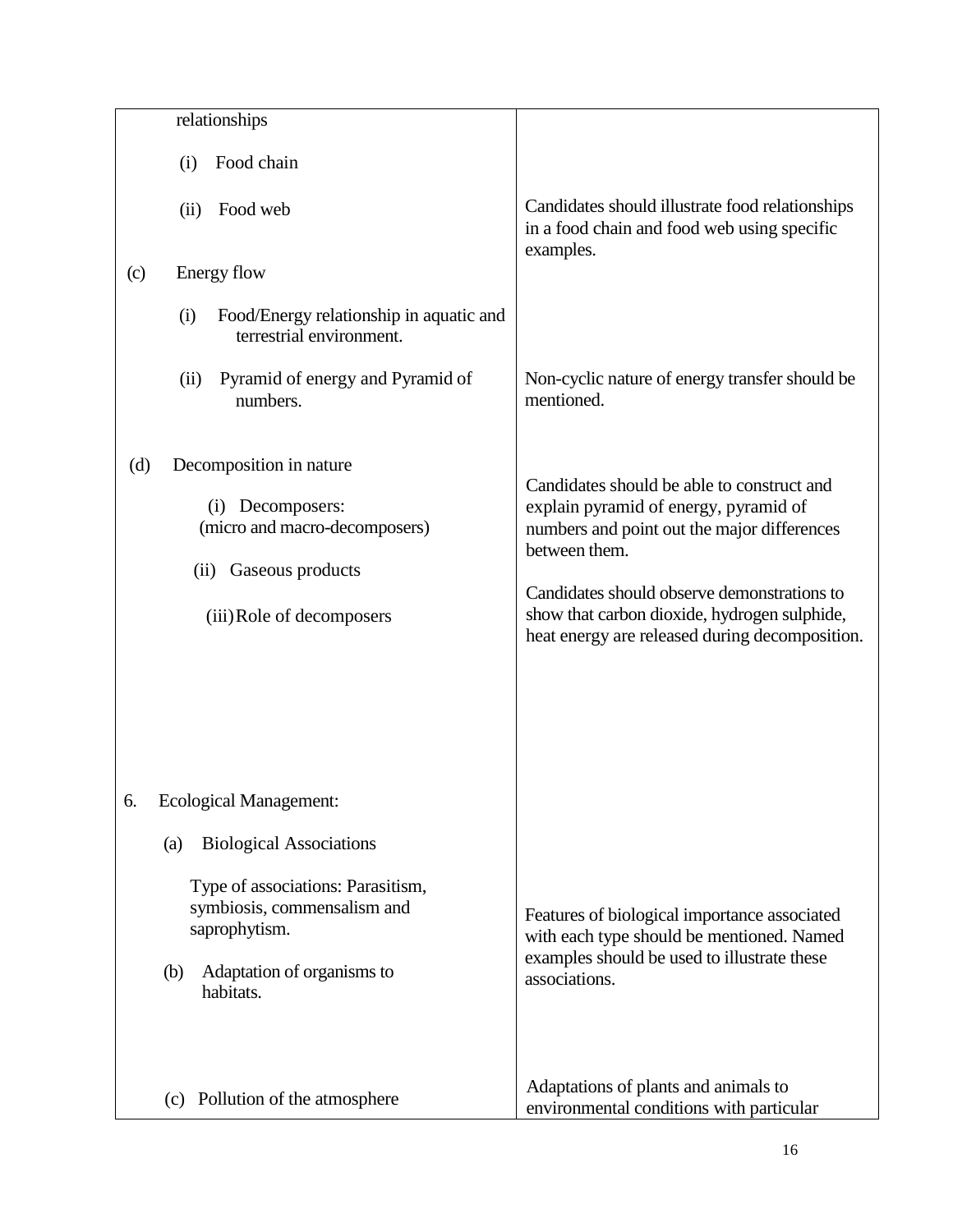|                   | Nature, names, sources and effects<br>(i)<br>of air pollutants.                                       | reference to differences in habitats should be<br>mentioned.                                                                                                                                                                                                                                                                                                                                                |
|-------------------|-------------------------------------------------------------------------------------------------------|-------------------------------------------------------------------------------------------------------------------------------------------------------------------------------------------------------------------------------------------------------------------------------------------------------------------------------------------------------------------------------------------------------------|
|                   | (ii) Effect of noise<br>(d) Water and Soil Pollution<br>Type and effects of pollutants.               | Examples of air pollutants should include<br>carbon monoxide, sulphur dioxide, oxides of<br>nitrogen, smoke, smog, dust and particles<br>released into the air from factories.<br>Health hazards and damage to the environment<br>should be emphasized.<br>Harmful effect of noise from generators,<br>aeroplane and electronic sound gadgets, e.t.c.<br>should be mentioned.                               |
|                   |                                                                                                       | Water and soil pollutants to be studied include:<br>synthetic substances (detergent), insecticides,<br>artificial fertilizers, herbicides, sewage,<br>domestic and industrial wastes, crude oil and<br>decaying organic matter. The health hazards and<br>harmful effects of water and soil pollutants on<br>organisms should also be mentioned. Mention<br>should be made of oil spillage and its effects. |
| 7.                | Ecology of population<br>Ecological succession<br>(a)                                                 |                                                                                                                                                                                                                                                                                                                                                                                                             |
|                   | Structural changes in species composition,<br>(i)<br>variety or diversity and increase in<br>numbers. |                                                                                                                                                                                                                                                                                                                                                                                                             |
|                   | General characteristics and outcomes of<br>(ii)<br>succession                                         |                                                                                                                                                                                                                                                                                                                                                                                                             |
| (b)               | Primary succession.<br>Succession in terrestrial and aquatic<br>habitats.                             |                                                                                                                                                                                                                                                                                                                                                                                                             |
| $\left( c\right)$ | Secondary succession, climax<br>of the succession: characteristic<br>of a stable ecosystem.           | Candidates should study succession in an<br>abandoned farmland, lawn, and in a pond over a<br>period of time to discover a definite sequence<br>of colonization by plants.                                                                                                                                                                                                                                  |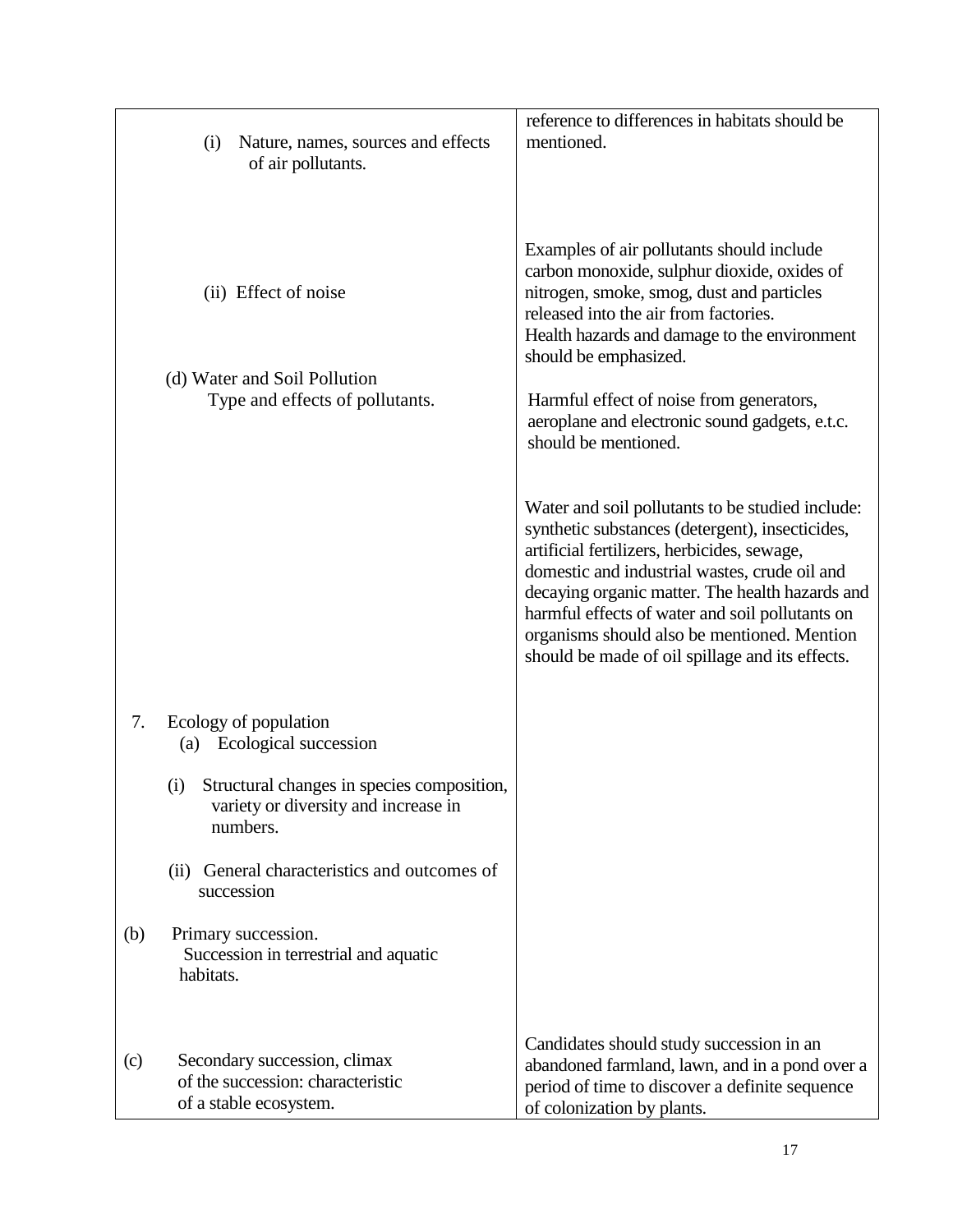| (d)               | Factors that affect population<br>size: natality, mortality,<br>emigration, immigration, food<br>shortage, predation, competition and<br>diseases.         | Reference should be made to population.                                                                                                                                                                                                                                                                         |
|-------------------|------------------------------------------------------------------------------------------------------------------------------------------------------------|-----------------------------------------------------------------------------------------------------------------------------------------------------------------------------------------------------------------------------------------------------------------------------------------------------------------|
| (e)               | Preservation and storage of foods                                                                                                                          |                                                                                                                                                                                                                                                                                                                 |
| (f)               | The life of selected insects;<br>(i) Weevils and cotton strainers.                                                                                         | Description of various methods of preserving<br>and storing food. The use of ionizing<br>radiations (x-ray, etc) should be<br>mentioned. Explanation of the biological<br>basis of preserving and storing food. Local<br>methods of preserving food such as drying,<br>salting and smoking should be mentioned. |
|                   | (ii) Control of pests                                                                                                                                      | External features of weevils and cotton<br>stainers, their mode of life, adaptation<br>to their habitats and their economic<br>importance.                                                                                                                                                                      |
| 8.<br>(a)         | Microorganisms: Man and health<br>Carriers of microorganisms                                                                                               | Various methods of pest control: physical,<br>chemical biological, etc; and their advantages<br>and disadvantages should be mentioned.                                                                                                                                                                          |
| (b)               | Microorganisms in action<br>(i) Beneficial effects in nature, medicine<br>and industries.                                                                  | Effects of micro-organisms on our bodies<br>should be mentioned.<br>Examples of carriers: housefly; mosquitoes;<br>tsetsefly should be mentioned.                                                                                                                                                               |
|                   | (ii) Harmful effects of microorganisms,<br>diseases caused by microorganisms:<br>cholera, measles, malaria and ring worm.                                  | Candidates should perform experiments on<br>fermentation, curdling of milk etc. to illustrate<br>the beneficial uses of microorganisms.                                                                                                                                                                         |
| $\left( c\right)$ | <b>Towards better Health</b><br>Methods of .controlling harmful<br>(i)<br>microorganisms: high temperature,<br>antibiotics, antiseptics, high salinity and | The diseases should be studied with respect to<br>the causative organisms, mode of transmission                                                                                                                                                                                                                 |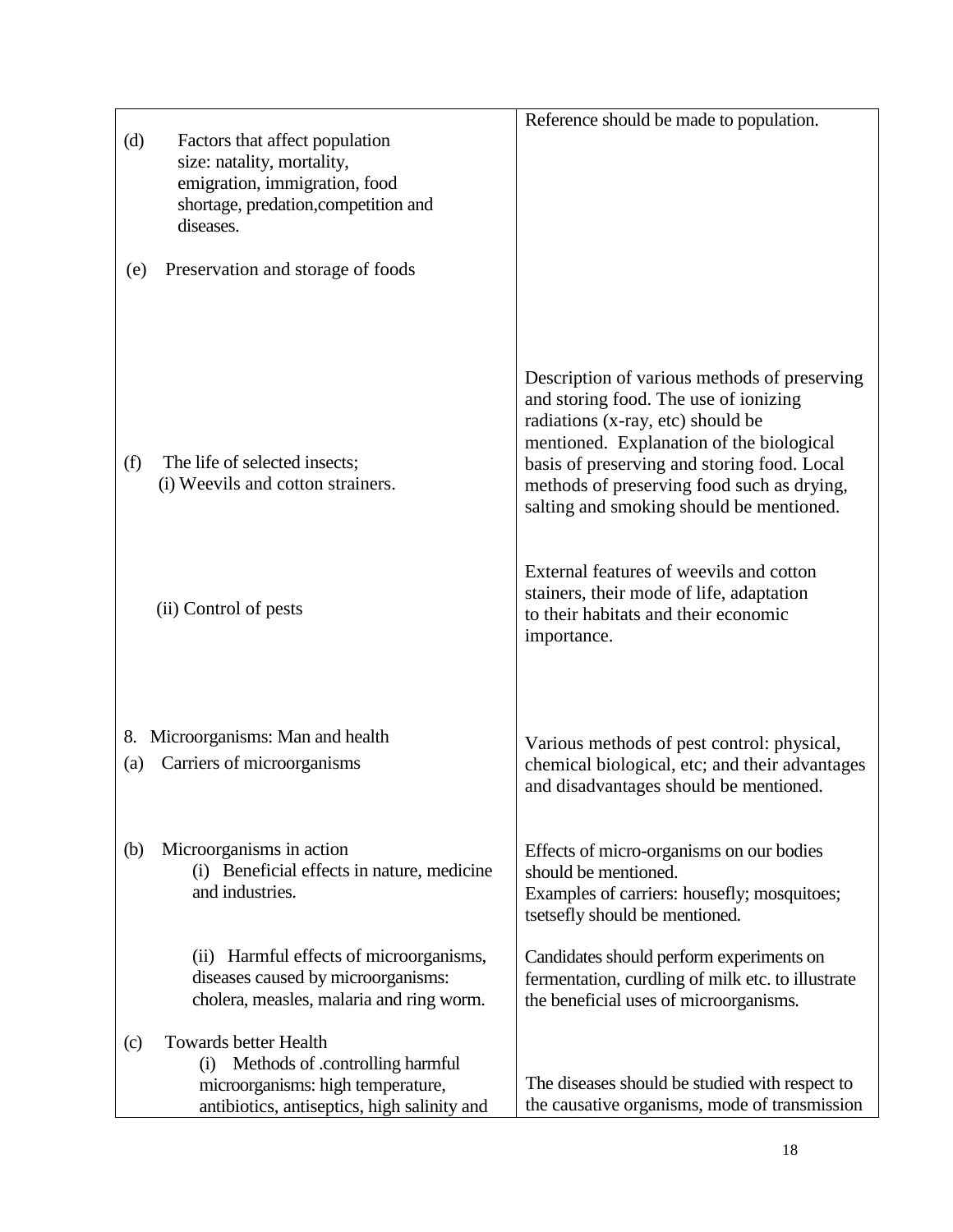| dehydration.                                                                                                                                                                                                              | and symptoms.                                                                                                                                                                                                                                                                                                                                                                                              |
|---------------------------------------------------------------------------------------------------------------------------------------------------------------------------------------------------------------------------|------------------------------------------------------------------------------------------------------------------------------------------------------------------------------------------------------------------------------------------------------------------------------------------------------------------------------------------------------------------------------------------------------------|
| Ways of controlling the vectors.<br>(ii)                                                                                                                                                                                  | Effects of these methods on the micro-<br>organisms should be mentioned.                                                                                                                                                                                                                                                                                                                                   |
| (d) Public Health:<br>The importance of the following towards the<br>maintenance of good health practices:<br>(i) Refuse and sewage disposal.<br>(ii) Immunization, vaccination<br>and inoculation (control of diseases). | Methods of controlling housefly and<br>mosquito should be studied.<br>Candidates should be familiar with the proper<br>methods of carrying out these public health<br>practices in their community.                                                                                                                                                                                                        |
| <b>Conservation of Natural Resources:</b><br>D.<br>1. Resources to be conserved: soil, water,<br>wildlife, forest and minerals.<br>Ways of ensuring conservation                                                          | Various forms of immunization should be<br>mentioned.<br>Explanation of the terms immunization,<br>vaccination and inoculation. Candidates<br>should be able to show how these terms are<br>related.                                                                                                                                                                                                       |
| <b>Variation in Population</b><br>Е.<br>Morphological variations in the physical<br>1.<br>appearance of individuals                                                                                                       | The meaning and need for conservation of<br>natural resources should be mentioned.<br>Problems of conservation should be<br>mentioned in relation to economic and social<br>development, overgrazing and poaching.<br>The following should be studied:<br>agencies responsible for<br>(a)<br>conservation<br>conservation education<br>(b)<br>conservation laws<br>(c)<br>benefits of conservation.<br>(d) |
| size, height and weight<br>(a)                                                                                                                                                                                            | Variation can be classified into morphological<br>and physiological or continuous and<br>discontinuous.                                                                                                                                                                                                                                                                                                    |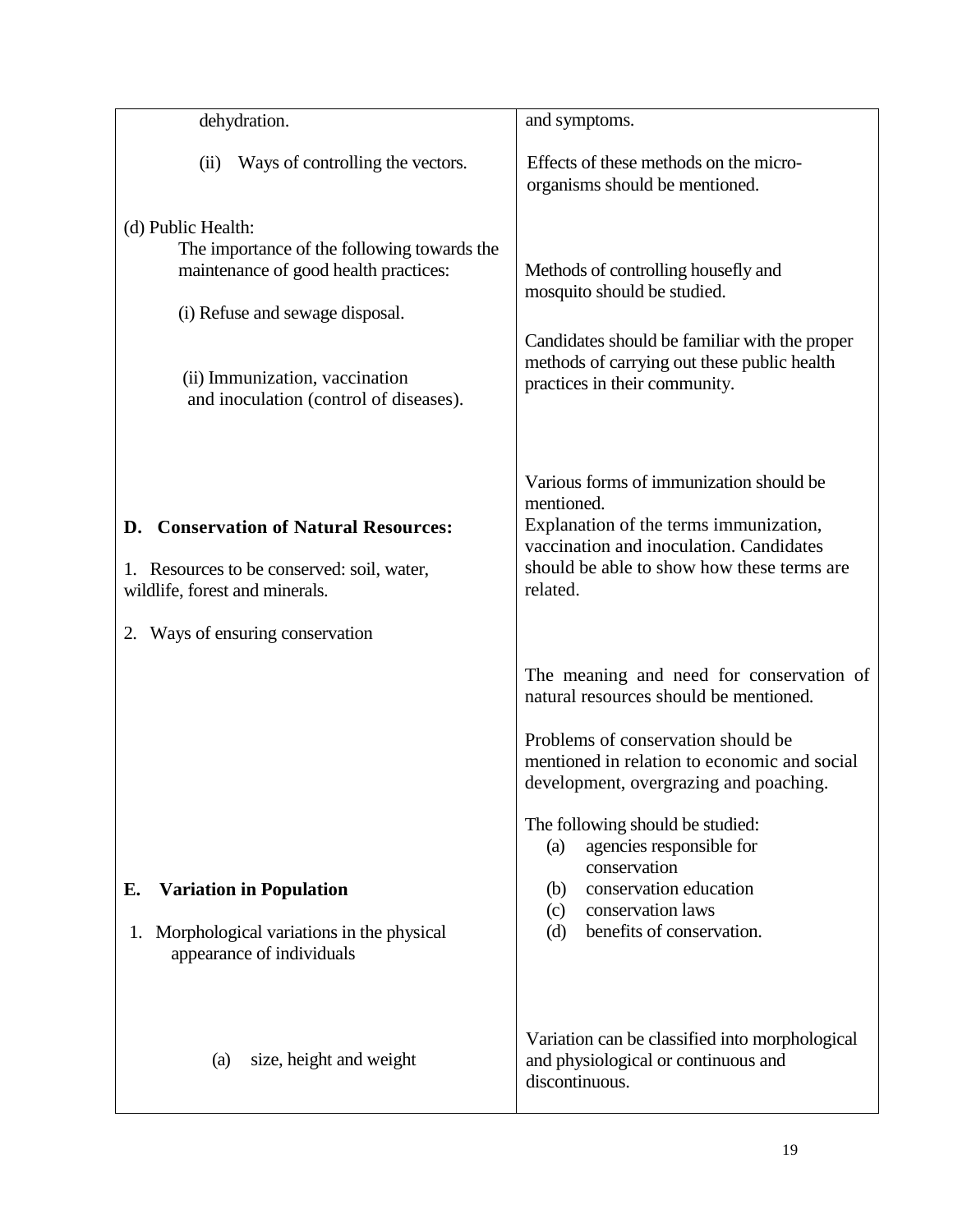|     | (b)<br>(c) | colour (skin, eye, hair coat of<br>animals)<br>finger prints | Candidates are required to measure heights and<br>weights of pupils of the same age group and<br>plot graphs of frequency distribution of the<br>height and weight.<br>Observe and record various skin colour, colour |
|-----|------------|--------------------------------------------------------------|-----------------------------------------------------------------------------------------------------------------------------------------------------------------------------------------------------------------------|
| 2.  |            | Physiological Variations                                     | pattern of some animals (cow, goat, rabbits),<br>colour pattern of plants (maize cob and leaves).                                                                                                                     |
|     | (a)        | Ability to roll tongue                                       | Make finger prints and classify them into<br>arches, loops, whorls and compounds.                                                                                                                                     |
|     | (b)        | Ability to taste<br>phenylthiocarbamide (PTC)                |                                                                                                                                                                                                                       |
|     | (c)        | Blood groups (ABO)<br>classification)                        |                                                                                                                                                                                                                       |
| F.  |            | <b>Biology of Heredity (Genetics)</b>                        |                                                                                                                                                                                                                       |
|     |            | 1. Genetic terminologies                                     |                                                                                                                                                                                                                       |
|     |            |                                                              |                                                                                                                                                                                                                       |
|     | organisms. | 2. Transmission and expression of characteristics in         | Definition of the following basic genetic<br>terms such as gene, genotype, phenotype,                                                                                                                                 |
| (a) |            | Hereditary variation                                         | dominant, recessive, allele, locus, test cross,<br>and back cross.                                                                                                                                                    |
|     | (b)        | Mendel's work in genetics                                    | Reference should be made to characters that<br>can be transmitted from generation to<br>generation such as colour of skin, eye, hair,<br>blood group, sickle cell, shape of face and                                  |
| (i) |            | Mendel's experiments                                         | nose.                                                                                                                                                                                                                 |
|     |            |                                                              | Mendel's experiment with red and white<br>flowered peas should be mentioned.                                                                                                                                          |
|     | (ii)       | Mendelian traits                                             |                                                                                                                                                                                                                       |
|     |            |                                                              | Mendel's experiment on monohybrid and<br>dihybrid inheritance should be mentioned.                                                                                                                                    |
|     | (iii)      | Mendelian laws                                               |                                                                                                                                                                                                                       |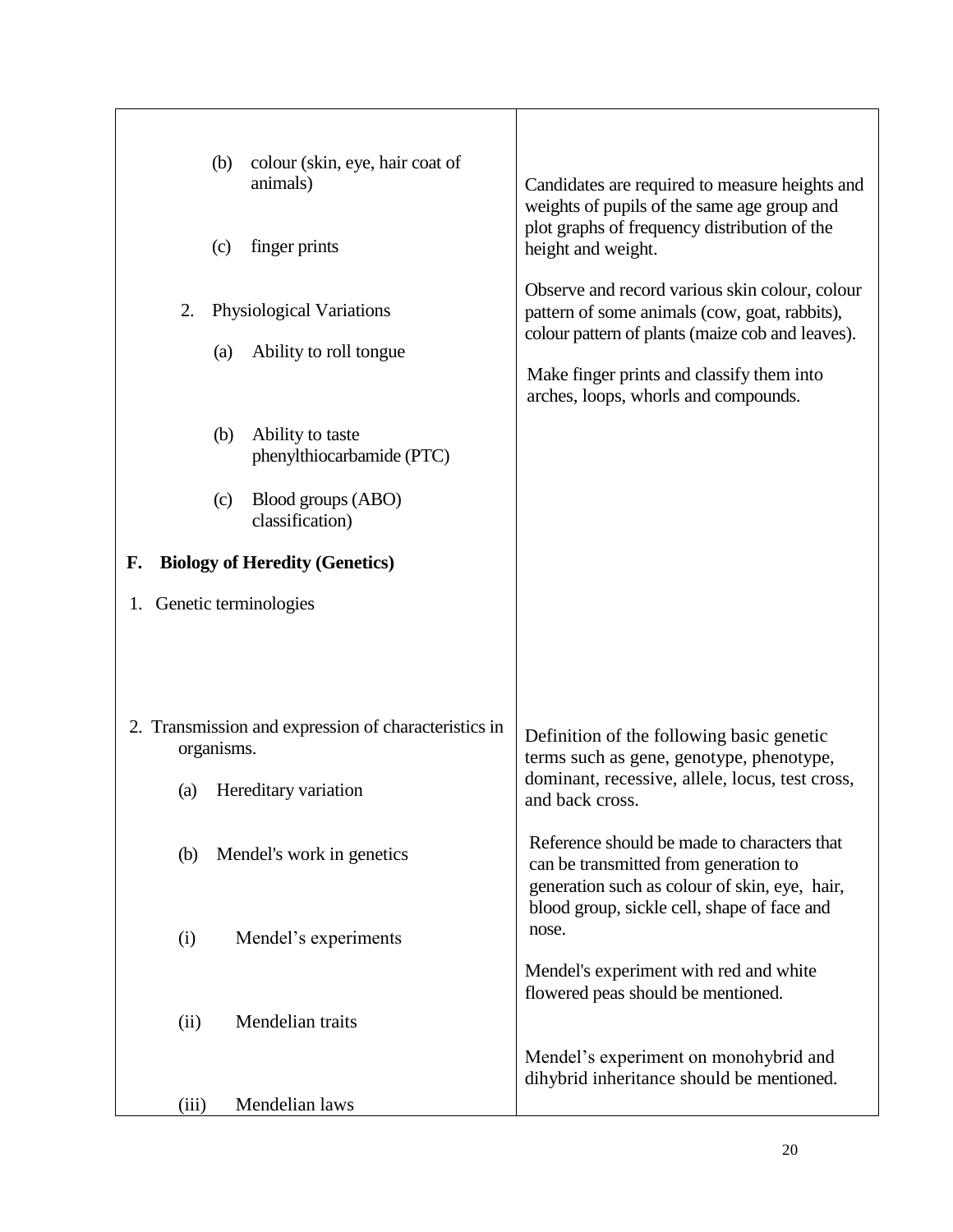| Chromosomes: The basis of heredity<br>3.<br>Structure<br>(a)                                                                        | Reference should be made to dominant and<br>recessive characters in plants and animals.                                                                                                                                                                                        |
|-------------------------------------------------------------------------------------------------------------------------------------|--------------------------------------------------------------------------------------------------------------------------------------------------------------------------------------------------------------------------------------------------------------------------------|
| transmission<br>(b)<br>Process<br>of<br>of<br>hereditary characters from parents<br>to offspring.                                   | Candidates should observe chromosomes in<br>permanently prepared slides of cells and root<br>tips of onion or lily. Candidates should study<br>the structure of DNA and gene replication using<br>models and charts.                                                           |
| Probability in genetics (Hybrid formation).<br>4.<br>Linkage, sex determination and sex linked<br>5.<br>characters.                 | Segregation of genes at meiosis and<br>recombination at fertilization should be used to<br>explain the process of transmission of<br>hereditary characters from parents to offspring.                                                                                          |
| Application of the principles of heredity in:<br>6.<br>Agriculture<br>(a)                                                           | Computation of probability is <b>not</b> required.<br>Explanation of the terms linkage, sex<br>determination and sex linked characters such<br>as haemophilia, colour blindness, baldness<br>and hairy ear lobes.                                                              |
| (b) Medicine                                                                                                                        | Data on cross-breeding experiments should be<br>studied.<br>Examples of new varieties of crops and<br>livestock obtained through cross-breeding<br>should be mentioned. The advantages and<br>disadvantages of cross-fertilization, out and<br>inbreeding should be explained. |
| G. Adaptation for survival and Evolution.<br>1. Behavioural Adaptations in Social Animals.<br>Termites<br>(a)<br><b>Bees</b><br>(b) | The application of knowledge of heredity in<br>marriage counseling with particular reference to<br>sickle cell anaemia and rhesus factor should be<br>mentioned.                                                                                                               |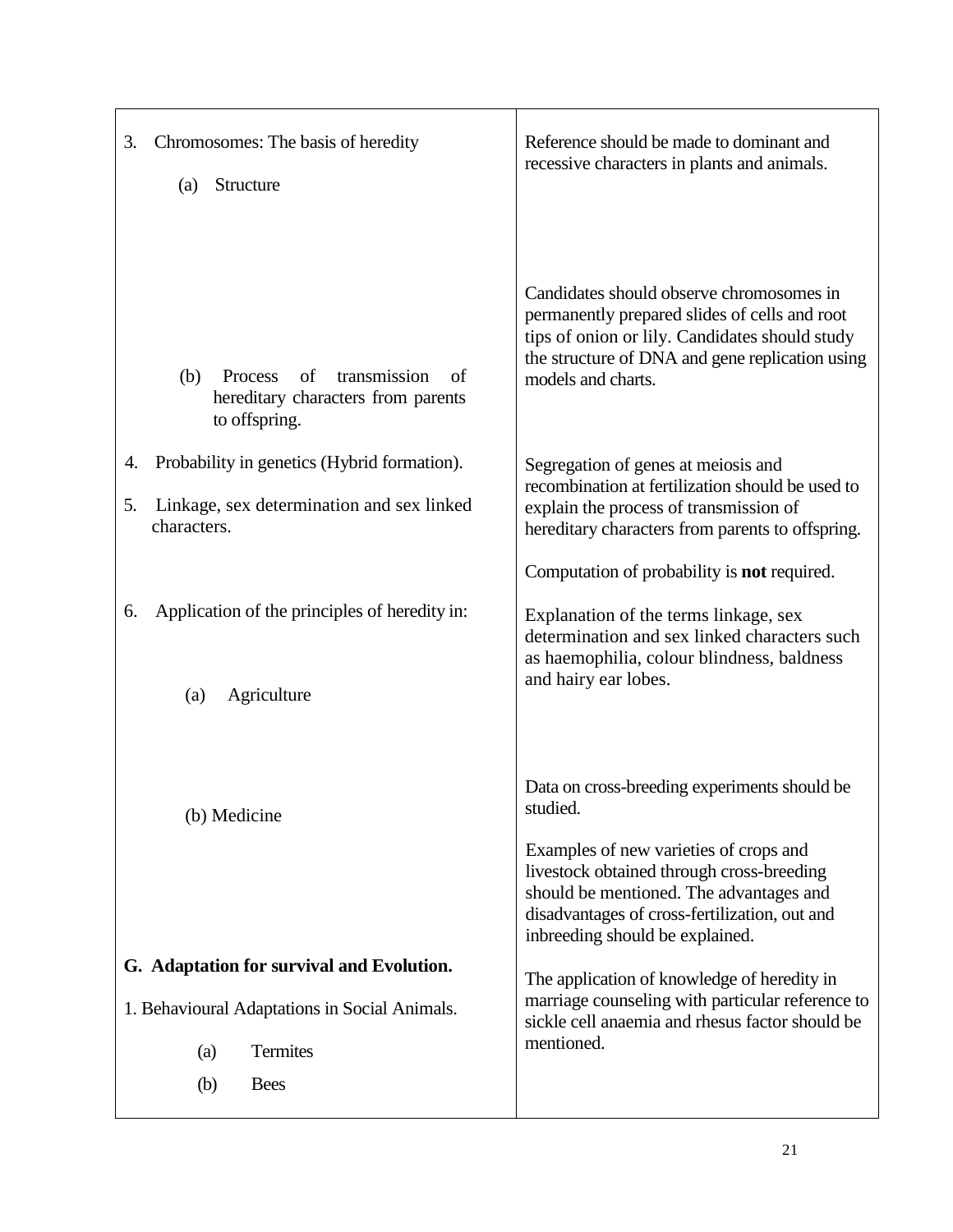|                               | Candidates should be able to identify the<br>various castes of social insects.                                                                                                                                                                                                                                                                                                                                                                                                                                                                               |
|-------------------------------|--------------------------------------------------------------------------------------------------------------------------------------------------------------------------------------------------------------------------------------------------------------------------------------------------------------------------------------------------------------------------------------------------------------------------------------------------------------------------------------------------------------------------------------------------------------|
| 2.<br>Evolution.              | The division of labour in social insects and the<br>roles of different castes should be stressed.<br>Examples of communication among animals<br>such as contact notes and warning cries should<br>be mentioned. Reference should be made to<br>basking by lizard, territorial behaviour in birds<br>and lizards and behaviour of other animals under<br>unfavourable conditions-hibernation and<br>aestivation. The behaviour of an organism as a<br>member of a group and the effect of grouping<br>on the behaviour of an organism should be<br>mentioned. |
| Evidence of evolution.<br>(a) | Candidates are expected to know the<br>evolutionary trends in plants and animals such<br>as from simple to complex structural<br>adaptations and from aquatic to terrestrial<br>organisms.                                                                                                                                                                                                                                                                                                                                                                   |
|                               | The role of mutation in evolution should be<br>mentioned.                                                                                                                                                                                                                                                                                                                                                                                                                                                                                                    |
| (b) Theories of evolution     | The following evidence of evolution should<br>be mentioned: Paleontology (fossil records),<br>comparative biochemistry, geographical<br>distribution, comparative anatomy and<br>physiology, adaptive radiation, comparative<br>embryology and systematics.                                                                                                                                                                                                                                                                                                  |
|                               | The contributions of Lamarck and Darwin to<br>the development of the theory of evolution<br>should be mentioned.                                                                                                                                                                                                                                                                                                                                                                                                                                             |
|                               |                                                                                                                                                                                                                                                                                                                                                                                                                                                                                                                                                              |
|                               |                                                                                                                                                                                                                                                                                                                                                                                                                                                                                                                                                              |
|                               |                                                                                                                                                                                                                                                                                                                                                                                                                                                                                                                                                              |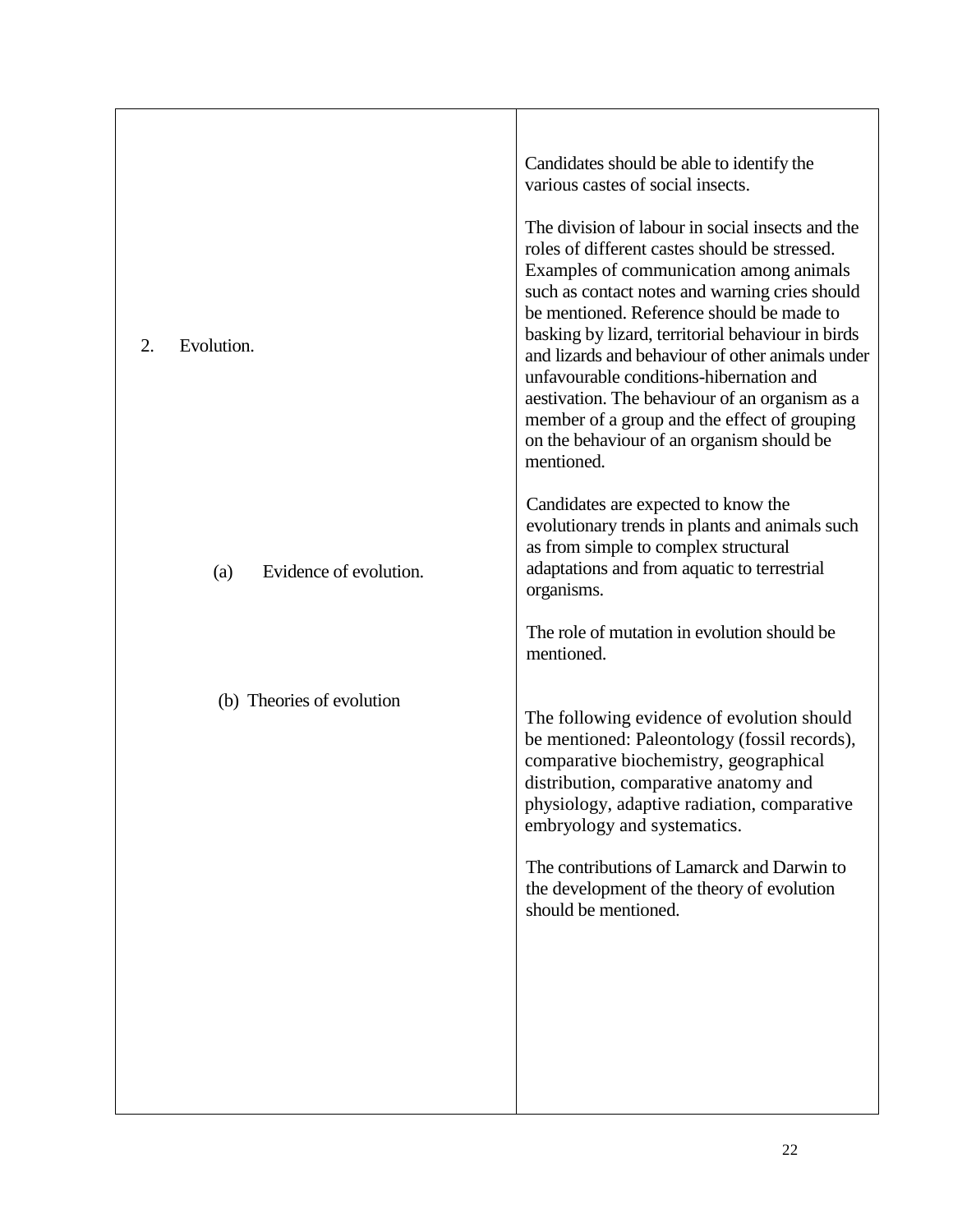# **SECTION B**

(*For candidates in Ghana only*)

| A.       | <b>Introducing Biology</b>                                                   |                                                                                                                                                                                                                                                                                                                                                                                                                                                           |
|----------|------------------------------------------------------------------------------|-----------------------------------------------------------------------------------------------------------------------------------------------------------------------------------------------------------------------------------------------------------------------------------------------------------------------------------------------------------------------------------------------------------------------------------------------------------|
|          |                                                                              |                                                                                                                                                                                                                                                                                                                                                                                                                                                           |
| 1.       | Biology as a science of life                                                 |                                                                                                                                                                                                                                                                                                                                                                                                                                                           |
| 2.       | Procedure for biological work                                                | The meaning of biology. Candidates must be.<br>able to differentiate between a living thing<br>and an organism. The two major branches of<br>biology: Botany and zoology; specialized<br>areas: bacteriology, molecular biology,<br>histology, cell biology, ecology etc.                                                                                                                                                                                 |
| 3.<br>4. | <b>Importance of Biology</b><br>Body symmetry, sectioning and<br>orientation | Description of skills required by biologists in<br>their work. The scientific method: Identifying<br>the problem, defining the problem,<br>hypothesizing, experimenting, recording,<br>analyzing and concluding. Description of<br>following steps for writing report on<br>biological experiment or investigation: Aim,<br>hypothesis/scientific framework, materials/<br>drawing of set-up, method, results/<br>observation, discussion and conclusion. |
|          |                                                                              | Application of biology to everyday life.<br>Careers associated with the study of biology.                                                                                                                                                                                                                                                                                                                                                                 |
|          |                                                                              | Description of the following terms :<br>(i) Body symmetry (bilateral and radial)<br>(ii) Sectioning: longitudinal and<br>transverse and vertical<br>(iii) Body orientation of specimen:                                                                                                                                                                                                                                                                   |
|          | 5. The microscope                                                            | anterior, posterior, lateral, dorsal and<br>ventral views).<br>Distinction between<br>posterior and anterior views<br>(i)                                                                                                                                                                                                                                                                                                                                 |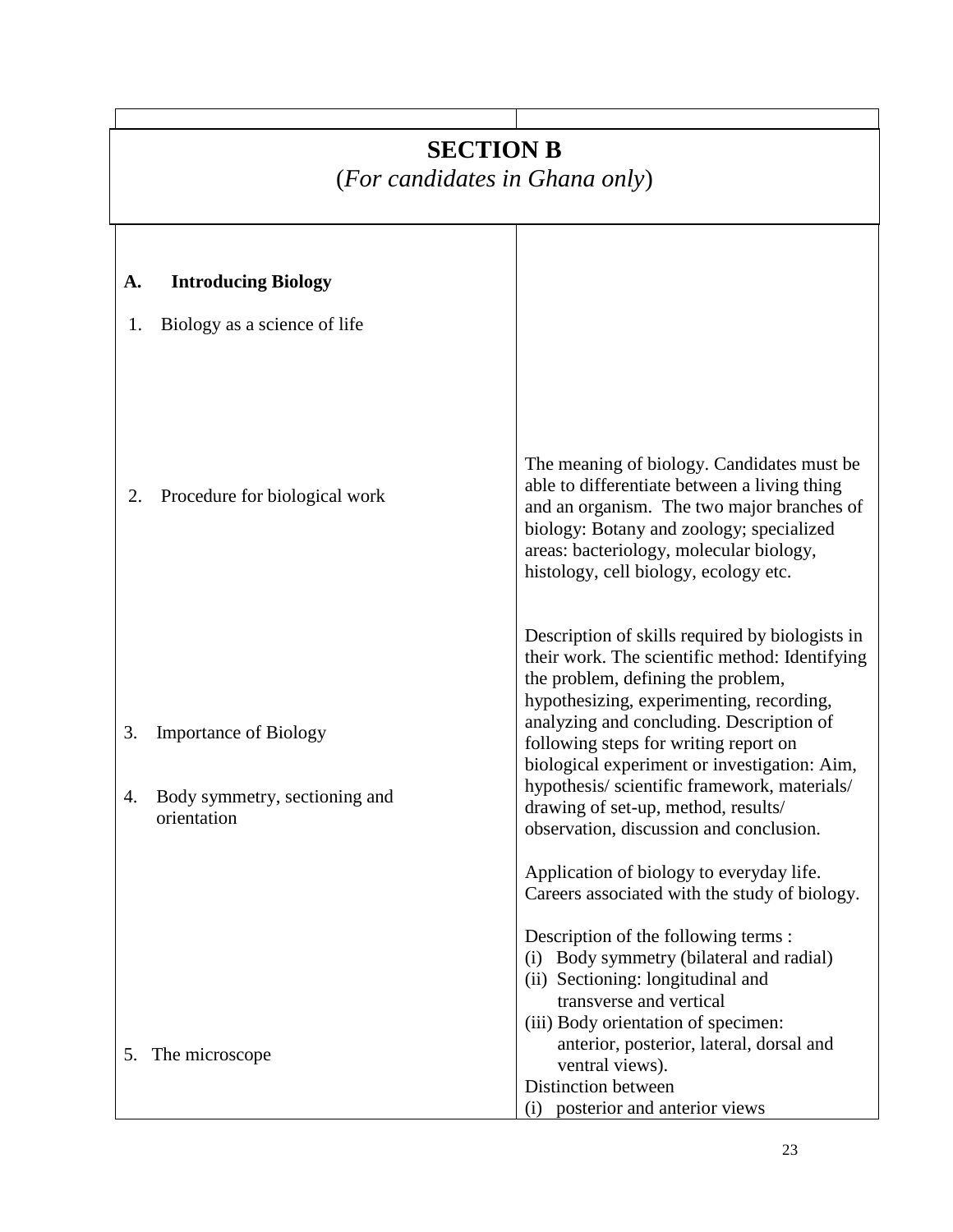|           |                                                                             | (ii) dorsal and ventral views                                                                                                                                                                                                                                                                           |
|-----------|-----------------------------------------------------------------------------|---------------------------------------------------------------------------------------------------------------------------------------------------------------------------------------------------------------------------------------------------------------------------------------------------------|
|           |                                                                             | (iii) transverse and longitudinal section                                                                                                                                                                                                                                                               |
|           |                                                                             | Examination of simple light, compound light<br>and stereoscopic light microscopes and<br>identification of the various parts.                                                                                                                                                                           |
|           |                                                                             | Handling and caring for microscopes. Use<br>of the light microscope to observe<br>prepared slides. Techniques involved in the<br>preparation of temporary slides of animal and<br>plant cells. Mounting varieties of specialized<br>eukaryotic cells. Drawing of cells as seen<br>under the microscope. |
| 6.        | Biological drawings                                                         | Resolution and magnification of<br>microscope. Determination of magnification<br>of drawings. Measuring lengths using<br>compound light microscope. Electron<br>microscope should be mentioned                                                                                                          |
| <b>B.</b> | <b>Cell Biology</b>                                                         | Appropriate headings for biological drawings.<br>Magnification/size of biological drawings.<br>Quality of biological drawings e.g. clarity of                                                                                                                                                           |
| 1.        | Movement of substances into and out of<br>cells: Endocytosis and Exocytosis | lines, neatness of labels, labels of biological<br>drawings.                                                                                                                                                                                                                                            |
| 2.        | Nucleic acids                                                               |                                                                                                                                                                                                                                                                                                         |
|           |                                                                             | Explanation of the process of endocytosis<br>(phagocytosis and pinocytosis) and<br>exocytosis.                                                                                                                                                                                                          |
| 3.        | DNA structure and replication,<br>RNA transcription.                        | Explanation of the term nucleic acid. Types<br>of nucleic acids: Deoxyribonucleic acid<br>(DNA) and ribonucleic acid (RNA). Basic<br>chemical differences between DNA and<br>RNA.                                                                                                                       |
| 4.        | Protein synthesis                                                           | Description of double helix model of<br>DNA structure by Watson and Crick.<br>Processes of DNA replication and RNA<br>transcription.                                                                                                                                                                    |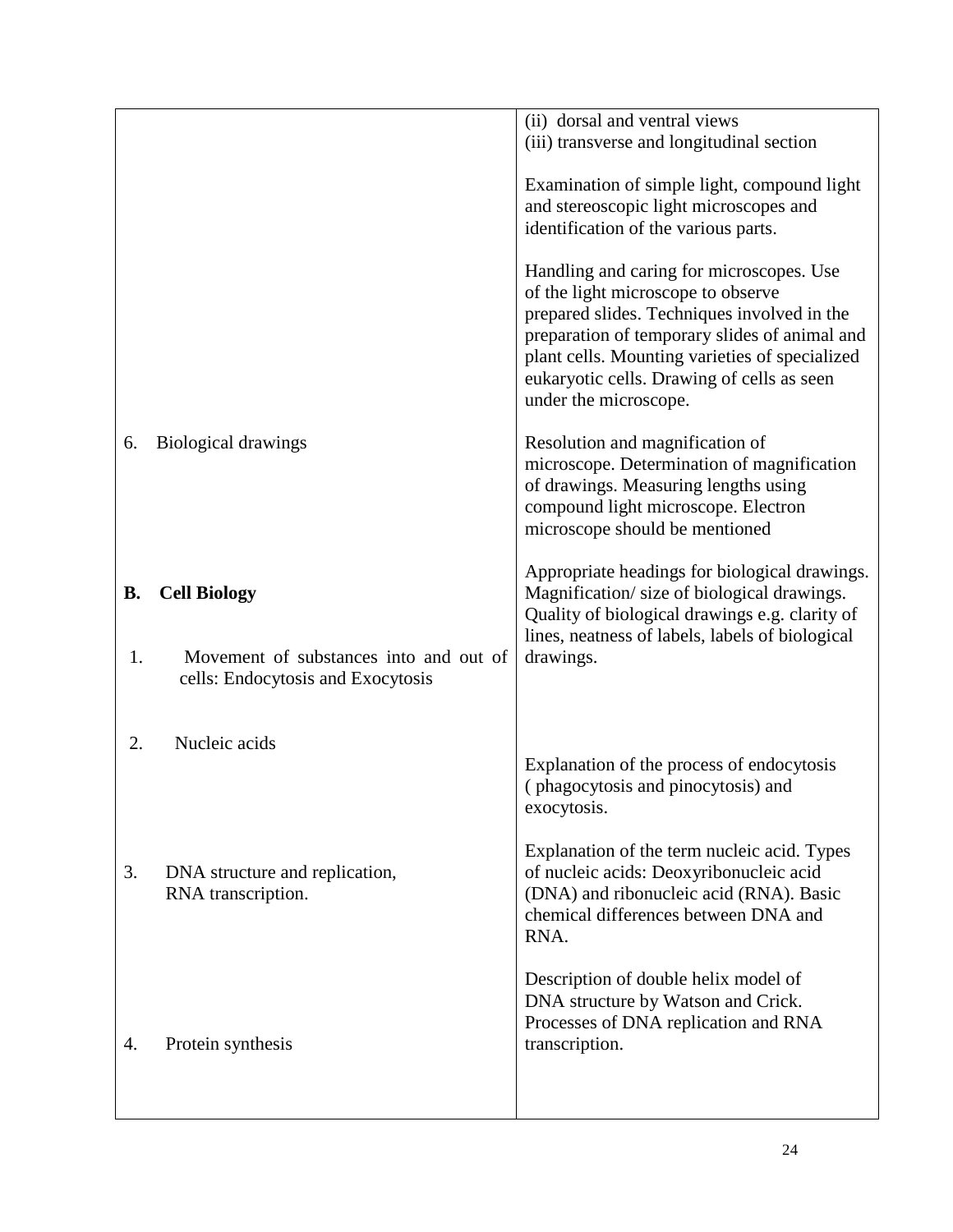| 5.<br>$\mathbf{C}$ .<br>1. | Cell cycle<br><b>Life Processes in Living Things</b><br>Amoeba, Paramecium, and<br>Euglena     | Description of the process of protein<br>synthesis. The roles of m-RNA, t-RNA,<br>and r-RNA and ribosomes in protein<br>synthesis must be emphasized. Importance<br>of protein synthesis. Examples of proteins<br>synthesized by humans.<br>Explanation of the of the term cell cycle.<br>Phases of the cell cycle [Interphase: $G + S +$<br>G2 phases, Mitosis: M phase<br>(karyokinesis and cytokinesis)]. The<br>processes of mitosis and meiosis and their<br>importance. Preparation of a squash of onion<br>root tip and observing stages of meiosis under<br>the microscope. Observing stages of meiosis<br>in plant and animal cells (Permanent slides<br>may be used). |
|----------------------------|------------------------------------------------------------------------------------------------|---------------------------------------------------------------------------------------------------------------------------------------------------------------------------------------------------------------------------------------------------------------------------------------------------------------------------------------------------------------------------------------------------------------------------------------------------------------------------------------------------------------------------------------------------------------------------------------------------------------------------------------------------------------------------------|
| 2.<br>3.                   | Spirogyra and Rhizopus<br>Mosses and ferns                                                     | External structure and life processes of<br>Amoeba, Paramecium, and Euglena.<br>Mounting of Paramecium and Euglena under<br>the compound light microscope.<br>Structure of Spirogyra and Rhizopus.<br>Nutrition and reproduction of Spirogyra and<br>Rhizopus. Identification of stages of<br>conjugation of Spirogyra.<br>Structure of mosses (Brachymenium and<br>Funaria) and ferns (Nephrolepis,<br>(Platycerium, Phymatodes). Description<br>of external features of mosses and ferns.<br>Nutrition and reproduction in mosses.<br>Reproduction in ferns.                                                                                                                  |
| D.<br>1.                   | <b>Diversity of Living Things</b><br>Characteristics of some of the<br>orders of Class Insecta |                                                                                                                                                                                                                                                                                                                                                                                                                                                                                                                                                                                                                                                                                 |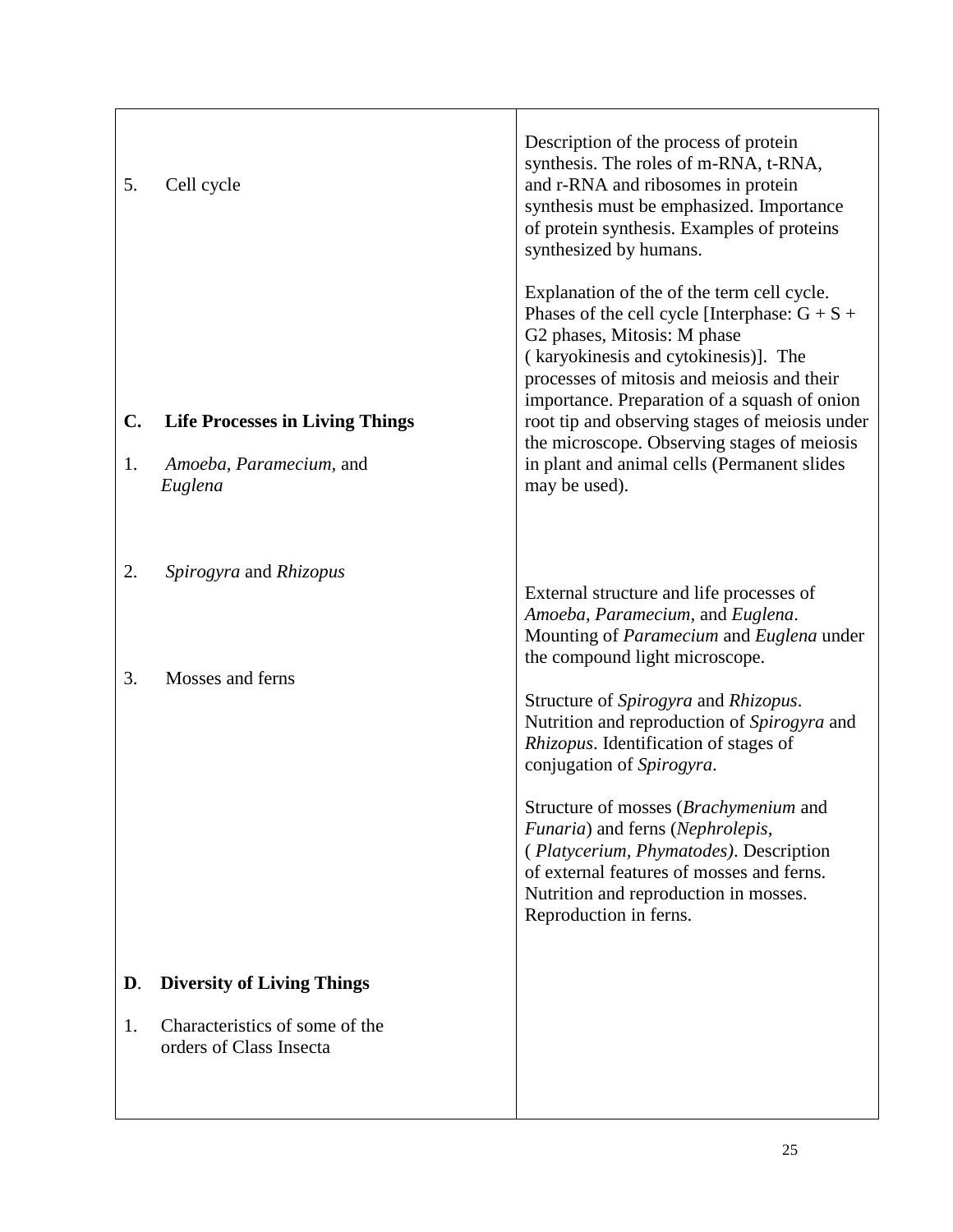| 2. | Identification of organisms using<br>biological keys | Orders of Class Insecta (Odonata<br>Orthoptera, Coleoptera, Hymenoptera,                                                                                                                   |
|----|------------------------------------------------------|--------------------------------------------------------------------------------------------------------------------------------------------------------------------------------------------|
|    |                                                      | Hemiptera, Diptera, Isoptera, Lepidoptera,                                                                                                                                                 |
|    |                                                      | Dictyoptera, and Neuroptera).                                                                                                                                                              |
| Е. | <b>Interactions in Nature</b>                        |                                                                                                                                                                                            |
|    | Soil                                                 | Identification of organisms using numbered<br>and dichotomous keys. Construction of                                                                                                        |
|    |                                                      | identification keys.                                                                                                                                                                       |
| F. | <b>Mammalian Anatomy and Physiology</b>              |                                                                                                                                                                                            |
| 1. | Dissection of a small mammal                         | Identification of mineral salts $(Ca^{2+}, Fe^{2+})$ ,                                                                                                                                     |
|    |                                                      | Fe <sup>3+</sup> , Mg <sup>2+</sup> , K <sup>+</sup> , SO <sub>4</sub> <sup>-</sup> , NO <sub>3</sub> <sup>-</sup> , PO <sub>4</sub> <sup>-</sup> ) in a soil<br>sample. Soil reclamation. |
|    |                                                      |                                                                                                                                                                                            |
|    |                                                      | The arrangement of internal organs of                                                                                                                                                      |
| 2. | Transport:                                           | mammals. Functions of the internal organs.                                                                                                                                                 |
|    | Structure of the mammalian heart.                    | Candidates should be able to cut open a<br>chloroformed mammal (guinea pig, rat,                                                                                                           |
| 3. | Cellular respiration                                 | mouse and rabbit) and draw the internal<br>organs.                                                                                                                                         |
|    |                                                      |                                                                                                                                                                                            |
| 4. | Movement:                                            | Mechanism of the heartbeat: excitation and<br>contractions (SAN, AVN, Purkinge tissue)                                                                                                     |
|    | (a) Muscles                                          | Determination of respiratory quotient (RQ) of                                                                                                                                              |
|    |                                                      | different substrates. Explanation of the<br>significance of RQ.                                                                                                                            |
|    |                                                      |                                                                                                                                                                                            |
|    |                                                      | Types of muscle (Smooth, striated and                                                                                                                                                      |
|    | (b) Skeletal tissues                                 | cardiac muscles). Description of how muscles<br>bring about movement.                                                                                                                      |
|    |                                                      | Explanation of sliding filament model of                                                                                                                                                   |
| 5. | Reproduction<br>(a) Secondary sexual characteristics | muscle contraction.                                                                                                                                                                        |
|    |                                                      |                                                                                                                                                                                            |
|    |                                                      | Description of the structure of skeletal                                                                                                                                                   |
|    | (b) Prenatal/Antenatal care                          | tissues (Bones and cartilage).                                                                                                                                                             |
|    |                                                      | Physical changes that occur in males and                                                                                                                                                   |
|    |                                                      | females during puberty. The role of hormones<br>in the development of secondary sexual                                                                                                     |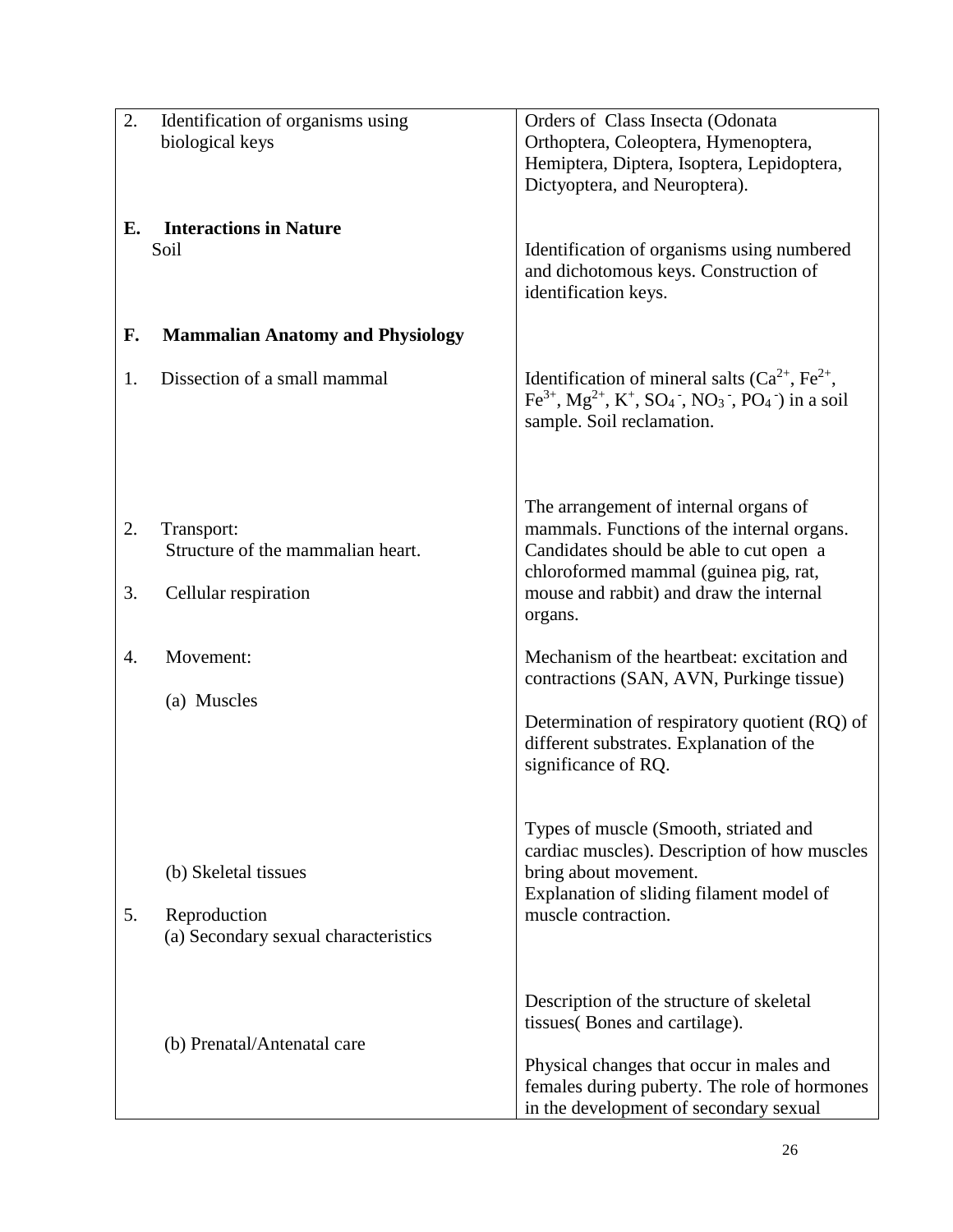|    |                                                              | characteristics in humans.                                                             |
|----|--------------------------------------------------------------|----------------------------------------------------------------------------------------|
| G. | <b>Plant Structure and Physiology</b>                        |                                                                                        |
|    |                                                              | Meaning of antenatal care. Antenatal visits                                            |
| 1. | Morphology of monocotyledonous<br>and dicotyledonous plants. | requirements. Nutrition and diet. Exercise<br>during pregnancy. Benefits of the use of |
|    |                                                              | natural products by mother and child.                                                  |
|    |                                                              |                                                                                        |
|    |                                                              |                                                                                        |
|    |                                                              | External features of monocotyledonous and                                              |
|    |                                                              | dicotyledonous plants. Functions of roots,                                             |
| 2. | Transport:                                                   | stems and leaves of monocotyledonous and                                               |
|    | Guttation                                                    | dicotyledonous plants. Differences between                                             |
| 3. | Reproduction:                                                | monocotyledonous and dicotyledonous<br>plants. Modifications of roots, stems and       |
|    | Floral formula                                               | leaves.                                                                                |
|    |                                                              |                                                                                        |
|    |                                                              | Biological principles underlying guttation.                                            |
| H. | <b>Humans and their Environment</b>                          |                                                                                        |
|    |                                                              | Determination and writing of the floral                                                |
| 1. | Integrated water resources                                   | formulae of the following flowers:<br>Flamboyant (Delonix), Pride of Barbados          |
|    | management.                                                  | (Caesalpinia) and Rattle box (Crotalaria).                                             |
|    |                                                              | Floral diagrams are not required.                                                      |
| 2. |                                                              |                                                                                        |
|    | Health and hygiene                                           | Description of the integrated water resources                                          |
|    |                                                              | management (IWRM). Explanation of how                                                  |
|    |                                                              | IWRM can reduce undesirable change in the                                              |
|    | Drug abuse<br>(a)                                            | environment.                                                                           |
|    |                                                              | Definition of terms: health, hygiene, and                                              |
|    |                                                              | sanitation. Means of achieving personal                                                |
|    | Community health<br>(b)                                      | cleanliness/hygiene.                                                                   |
|    |                                                              |                                                                                        |
|    | <b>First Aid</b><br>(c)                                      | Explanation of the term drug abuse.                                                    |
|    |                                                              | Consequences of drug abuse.                                                            |
| I. | <b>Evolution</b>                                             | Importance of town planning and its effects                                            |
|    |                                                              | on health of the community.                                                            |
|    | <b>Recombinant DNA Technology</b>                            |                                                                                        |
| J. | <b>Biology and Industry</b>                                  | Explanation of the term First Aid. Different<br>methods of administering First Aid.    |
|    |                                                              |                                                                                        |
| 1. | Biology and water industry                                   |                                                                                        |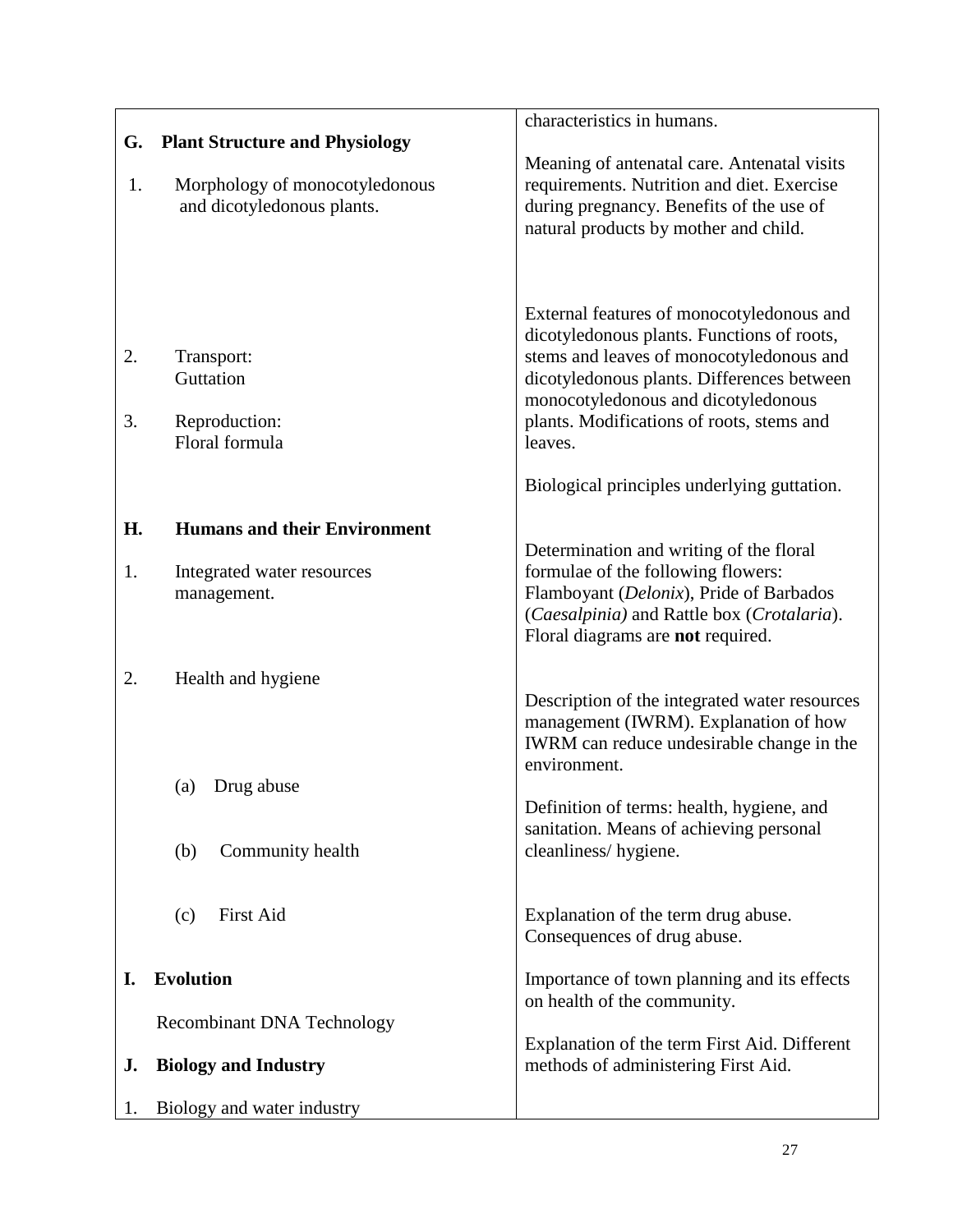|    | Contamination of water<br>(a)                | Explanation of the term Recombinant DNA<br>Technology and state its application.                                                                                                                              |
|----|----------------------------------------------|---------------------------------------------------------------------------------------------------------------------------------------------------------------------------------------------------------------|
|    | (b)<br>Identification of polluted<br>water   |                                                                                                                                                                                                               |
|    | (c)<br>Waste water treatment                 | Candidates should carry out experiments to<br>test water samples for bacterial<br>contamination.                                                                                                              |
| 2. | Biology and fishing industry                 | The use of Biological Oxygen Demand<br>(BOD) in the measurement of the level of<br>organic pollution in water.                                                                                                |
|    | (a)<br>Fish stock management                 | Description of biological processes of<br>purifying sewage. Cesspit activated sludge<br>process should be mentioned.                                                                                          |
|    | Fish farming<br>(b)                          | Explanation of why fish is an efficient<br>converter of plankton into flesh.<br>Description of ways of conserving fish<br>stocks in water bodies.                                                             |
| 3. | Biology and food industry:<br>Food additives | Importance of fish farming. Advantages and<br>disadvantages of fish farming.                                                                                                                                  |
| 4. | Biology and agriculture                      | Explanation of the term food additives.<br>Identification of the categories of food<br>additives (Naturally occurring and artificial<br>food additives). Health implications in the use<br>of food additives. |
| 5. | Biotechnology                                | Explanation of the biological principles by<br>which fertilizer, pesticides, selective<br>breeding, resistance to disease and irrigation<br>can respectively lead to successful<br>agriculture.               |
|    |                                              | Explanation of the concept of biotechnology.<br>The use of micro-organisms in the                                                                                                                             |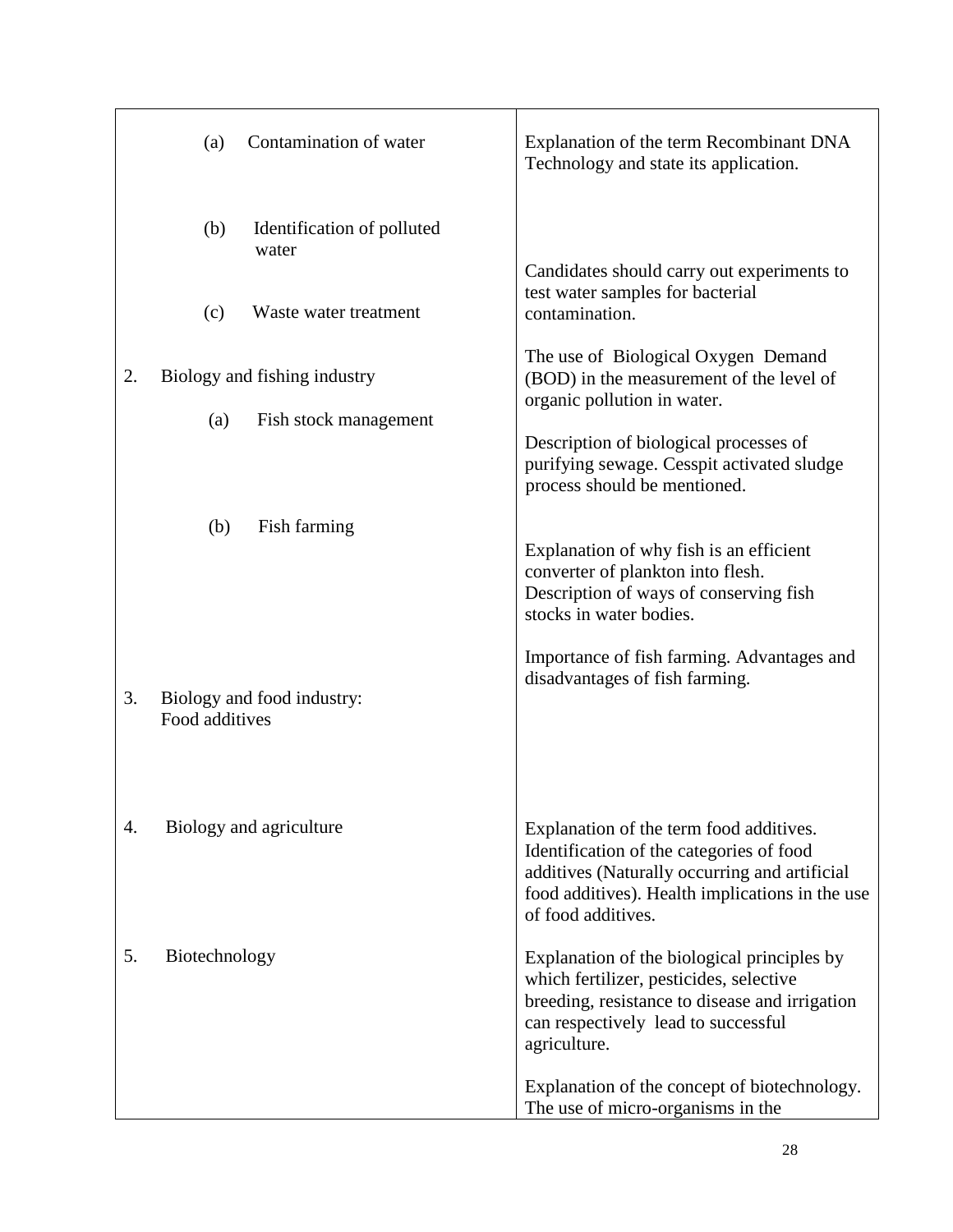| 6. | Biological fuel generation | manufacture of food such as cheese, yoghurt,<br>kenkey, bread and butter. The role of micro-<br>organisms in the production of alcoholic<br>drinks and organic acids. The role of micro-<br>organisms in pharmaceutical, tanning and |
|----|----------------------------|--------------------------------------------------------------------------------------------------------------------------------------------------------------------------------------------------------------------------------------|
|    |                            | mining industries.<br>Explanation of the need for new sources of<br>energy. The use of biogas, use of green crops<br>to produce ethanol, the generation of<br>hydrogen gas from chloroplasts should be<br>mentioned                  |
|    |                            |                                                                                                                                                                                                                                      |

# **SECTION C**

**(***For candidates in Nigeria, Sierra Leone, The Gambia and Liberia)*

| <b>A.</b> | <b>Concept of Living</b>                                                                                                                                                          |                                                                                                        |
|-----------|-----------------------------------------------------------------------------------------------------------------------------------------------------------------------------------|--------------------------------------------------------------------------------------------------------|
| 1.        | Cell theory                                                                                                                                                                       |                                                                                                        |
|           | 2. Irritability as a basic characteristic of<br>protoplasm<br>(a) Types of responses: taxis and nastism<br>(b) Environmental factors that evoke<br>responses; temperature, pH etc | The cell theory including the work of Hooke,<br>Dujardin, Schleiden and Schwann should be<br>outlined. |
|           | 3. Excretory Systems                                                                                                                                                              |                                                                                                        |
|           | (a) Diseases of the kidney:<br>Nephritis, kidney stone and diuresis, Their                                                                                                        |                                                                                                        |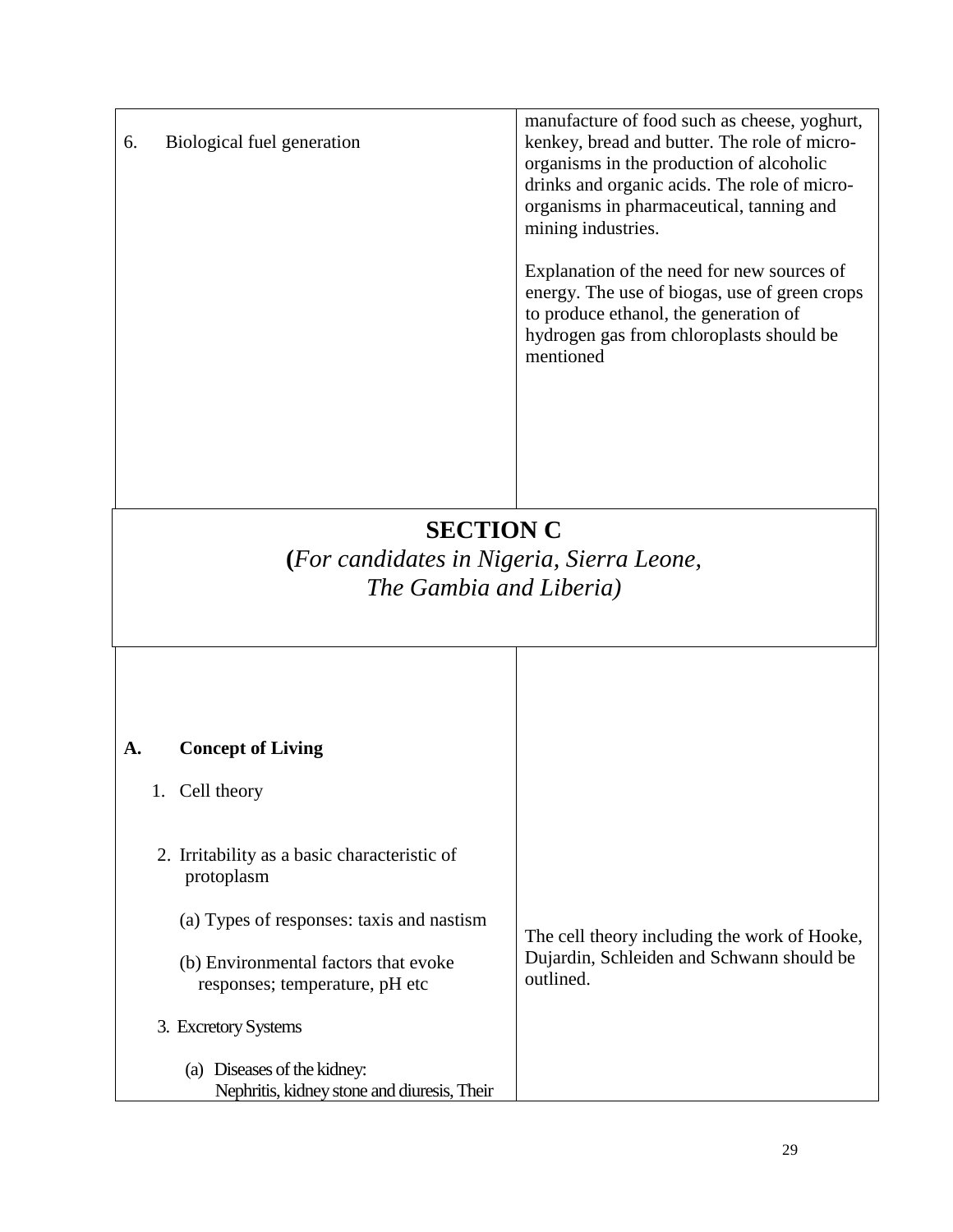| effects and remedies.                                                                                                                                                                                                 |                                                                                                                                                                                                                                                                                                                         |
|-----------------------------------------------------------------------------------------------------------------------------------------------------------------------------------------------------------------------|-------------------------------------------------------------------------------------------------------------------------------------------------------------------------------------------------------------------------------------------------------------------------------------------------------------------------|
| (b) Diseases of the liver: infective<br>hepatitis, cancer of the liver and gall<br>stones. Their effects and remedies.                                                                                                | Excretory organs of earthworm and insects<br>should be mentioned.                                                                                                                                                                                                                                                       |
| 4. Sense organs.                                                                                                                                                                                                      |                                                                                                                                                                                                                                                                                                                         |
| (a) Nose.                                                                                                                                                                                                             |                                                                                                                                                                                                                                                                                                                         |
| (b) Tongue.                                                                                                                                                                                                           |                                                                                                                                                                                                                                                                                                                         |
|                                                                                                                                                                                                                       | The process of perception of smell including the<br>roles of sensory cells in nose and olfactory<br>lobes should be studied.                                                                                                                                                                                            |
| (c) The skin.                                                                                                                                                                                                         |                                                                                                                                                                                                                                                                                                                         |
| Reproduction<br>5.<br>(a) Courtship behaviour in animals:<br>(i) Pairing<br>(ii) Display e.g. peacocks<br>(iii) Territoriality<br>(iv) Seasonal migration<br>associated with breeding in<br>herrings, eels and birds. | Experiments should be carried out to determine<br>the different areas of the tongue associated with<br>different tastes. The association between the<br>organs of taste and smell should be mentioned.<br>Mention should be made of taste buds.<br>The function of the skin as a sensory organ<br>should be emphasized. |
| (b) Metamorphosis and life<br>history of housefly.                                                                                                                                                                    | Courtship pattern in male and female<br>animals and territorialism in lizards should<br>be observed.                                                                                                                                                                                                                    |
| (c) Adaptive features in a<br>developing animal:                                                                                                                                                                      |                                                                                                                                                                                                                                                                                                                         |
| (i) Yolk in egg of fish, toad and birds<br>for nourishment                                                                                                                                                            |                                                                                                                                                                                                                                                                                                                         |
| (ii) Placenta in animals                                                                                                                                                                                              |                                                                                                                                                                                                                                                                                                                         |
|                                                                                                                                                                                                                       |                                                                                                                                                                                                                                                                                                                         |
| Germination of seeds<br>(d)                                                                                                                                                                                           | The content (yolk and albumen) of birds' egg<br>should be examined                                                                                                                                                                                                                                                      |
| <b>Essential factors</b><br>(i)<br>which affect developing embryo.                                                                                                                                                    | Candidates should observe the connection of the<br>foetus to the mother and the adaptive features of                                                                                                                                                                                                                    |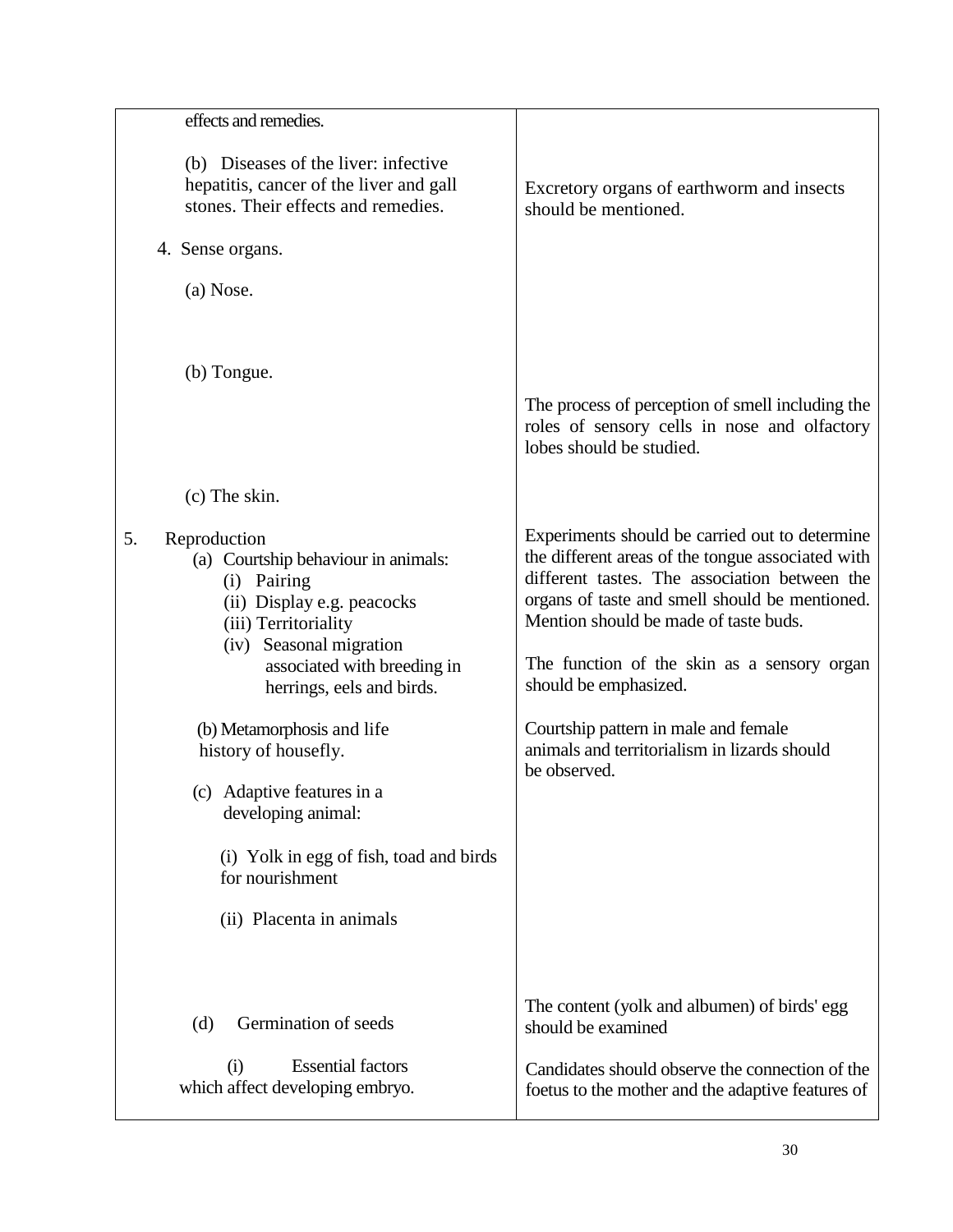| Types of germination<br>(ii)                                                                             | the placenta, umbilical cord and amnion in a<br>dissected pregnant rat. The meaning of<br>oviparity and viviparity should be mentioned.       |
|----------------------------------------------------------------------------------------------------------|-----------------------------------------------------------------------------------------------------------------------------------------------|
| <b>B.</b> Plant and Animal Nutrition                                                                     |                                                                                                                                               |
| Nitrogen cycle<br>1.                                                                                     | Experiments to show the importance of<br>oxygen, adequate moisture and suitable<br>temperature, should be carried out.                        |
| 2. Modes of nutrition:<br>autotrophic, chemosynthetic, carnivorous<br>plants                             | The stages in hypogeal and epigeal germination<br>should be observed and drawn                                                                |
| 3. Alimentary System<br>Alimentary tracts of different animals<br>(a)                                    | The names and roles of bacteria involved in<br>nitrogen<br>cycle<br>should<br>be<br>mentioned.<br>Candidates to observe root<br>nodules<br>in |
| Description and function of various<br>(b)<br>parts.                                                     | leguminous plants.                                                                                                                            |
| 4. Feeding habits<br>(a) Categories: Carnivorous, herbivorous                                            | Examples of carnivorous plants should be<br>studied.                                                                                          |
| and omnivorous                                                                                           | Comparison should be made using dissected                                                                                                     |
| (b) Modifications and mechanisms<br>associated with the following habits; filter                         | earthworm, grasshopper/cockroach to show the<br>important features of the alimentary canal.                                                   |
| feeding, fluid feeding, feeding adaptation in<br>insects, saprophytic feeding, parasitic feeding<br>etc. | Use a bird and cockroach/grasshopper to show<br>modifications for functions                                                                   |
| <b>C. Basic Ecological Concepts</b>                                                                      |                                                                                                                                               |
| 1. Ecological Components:<br>Lithosphere, hydrosphere, atmosphere, niche                                 | Mosquito larva, housefly, butterfly, cockroach,<br>adult mosquito, maize weevil, rhizopods,                                                   |
| 2. Population Studies by Sampling<br>Population size<br>(a)<br>Dominance<br>(b)<br>Density<br>(c)        | tapeworm should be used to illustrate the<br>different types of feeding mechanisms and<br>various modifications.                              |
| 3. Energy transformation in nature:                                                                      | Candidates are expected to explain and give<br>examples of the terms.                                                                         |
| (a) Energy loss in the ecosystem                                                                         | Candidates are required to carry out a project to                                                                                             |
| (b) Solar radiation: its intake and loss at                                                              | determine population density by counting the<br>individual types of plants and animals and record                                             |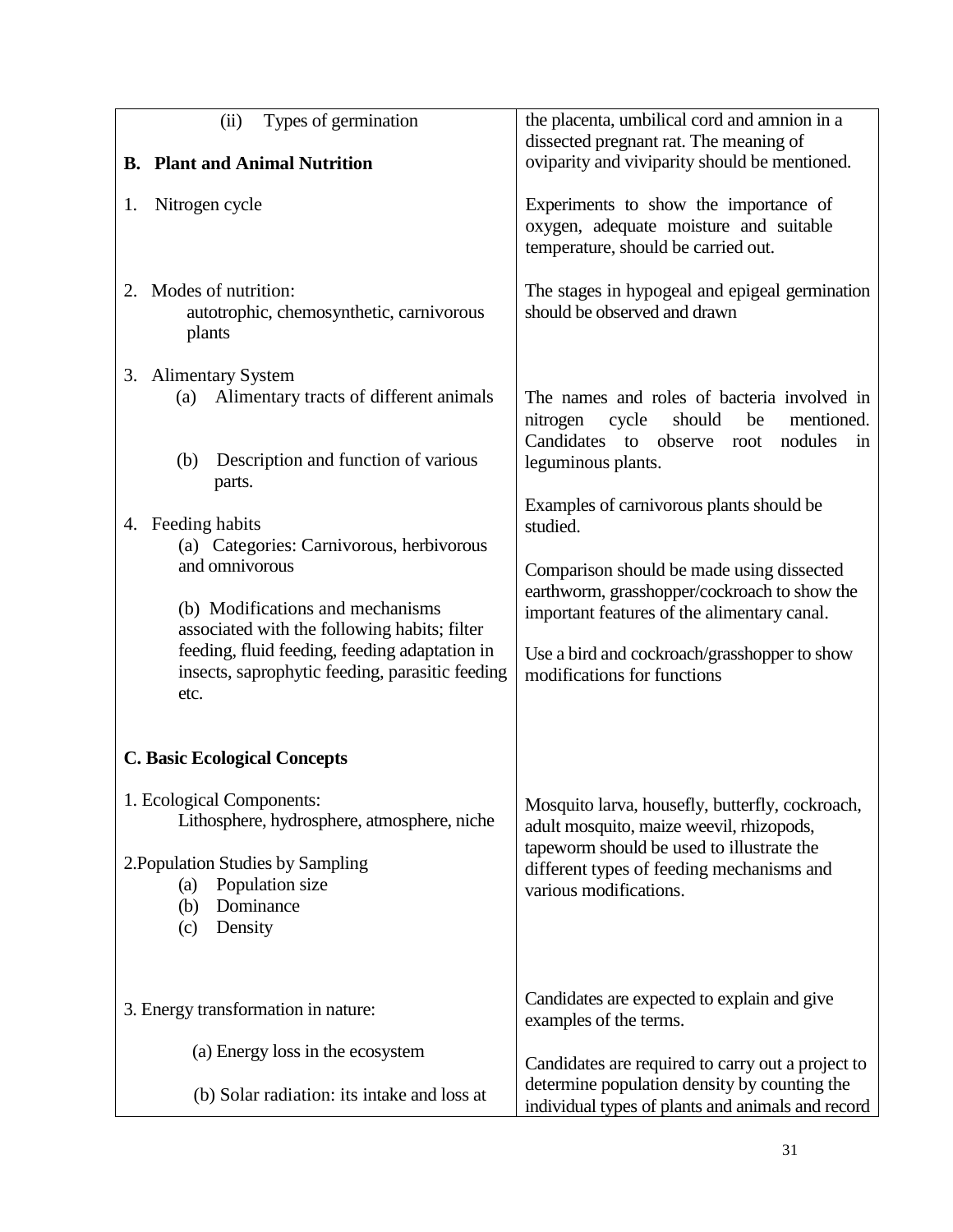| the earth's surface.                                                                                                                                                                                     | such count in a given plot.                                                                                                                                                                                 |
|----------------------------------------------------------------------------------------------------------------------------------------------------------------------------------------------------------|-------------------------------------------------------------------------------------------------------------------------------------------------------------------------------------------------------------|
| (c) Energy loss in the biosphere.<br>4. Nutrient Cycling in Nature                                                                                                                                       | Laws of thermodynamics and its application to<br>ecological phenomena should be mentioned.<br>The laws of thermodynamics should be used to<br>explain energy flow across tropic levels.                     |
| (a) Carbon Cycle:<br>(i) Process of carbon cycle                                                                                                                                                         | Candidates should discuss energy as a limiting<br>factor in primary production i.e production of<br>autotrophs.                                                                                             |
| (ii) Importance of carbon in nature.                                                                                                                                                                     | Reference should be made to harvest as a<br>means of measuring primary production.                                                                                                                          |
|                                                                                                                                                                                                          | Candidates should be able to draw the carbon<br>cycle, list the sources of carbon (burning,<br>respiration, decay) and discuss the relative<br>importance of the cycle.                                     |
| (b) Water Cycle:<br>(i) Importance of water cycle,<br>(ii) Importance of water to living<br>organisms.<br>5. Ecological Management: Tolerance, Minimum<br>and maximum range                              | Reference should be made to carbon dioxide-<br>oxygen balance in nature.<br>Candidates should carry out experiments to<br>show absorption of carbon dioxide and release<br>of oxygen during photosynthesis. |
|                                                                                                                                                                                                          | Candidates should carry out experiments to<br>show the presence of water in expired air and<br>that water is given off during respiration.                                                                  |
| 6. Habitats<br>(a) Aquatic habitat: marine, estuarine fresh water<br>under the following headings:<br>characteristics of habitat<br>(i)<br>distribution of plants and<br>(ii)<br>animals in the habitat, | Candidates should perform experiments to<br>show the limit of tolerance of Tilapia to various<br>concentrations of salt solution or sensitivity of<br>wood lice to temperature.                             |
| (iii) adaptive features of plants and<br>animals in the habitat.<br>(b) Terrestrial habitat: marsh, forest, grass land,                                                                                  | Measurement of physical factors:<br>temperature, salinity, light intensity, turbidity,<br>current, pH, should be carried out.                                                                               |
| arid land should be studied under the<br>following headings:                                                                                                                                             | The pattern of distribution including dominant<br>types and seasonal changes of population, size<br>of organisms in the habitat should be noted.                                                            |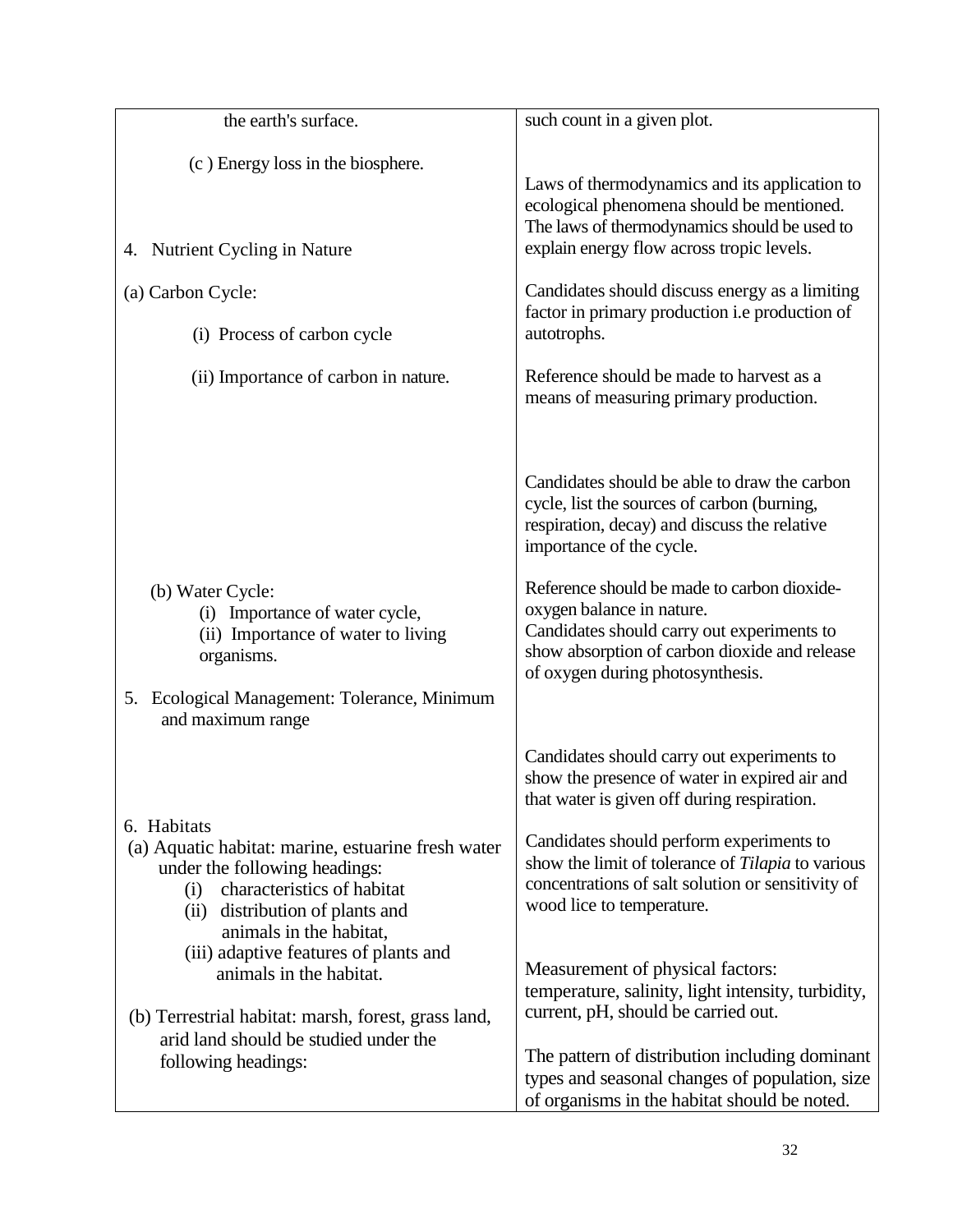| characteristics of habitat<br>(i)                                                                                                   |                                                                                                                                           |
|-------------------------------------------------------------------------------------------------------------------------------------|-------------------------------------------------------------------------------------------------------------------------------------------|
| (ii) distribution of plants and animals in<br>habitat.                                                                              | The measurement of the physical factors,<br>temperature, relative humidity, light, wind,<br>and pH should be carried out.                 |
| (c) Balance in Nature<br>Dynamic equilibrium population and                                                                         | Reference should be made to edaphic factors.                                                                                              |
| population density.                                                                                                                 | The effect of physical factors on distribution<br>of plants and animals should be mentioned.                                              |
| 7. Relevance of Biology to Agriculture:                                                                                             | The process by which carnivores maintain a                                                                                                |
| (a) Classification of plants based on life cycle                                                                                    | constant population should be mentioned.                                                                                                  |
| (b) Effects of agricultural practices on ecology                                                                                    |                                                                                                                                           |
| <b>Bush burning</b><br>(i)                                                                                                          |                                                                                                                                           |
| (ii) Tillage                                                                                                                        | Effects of human activities on ecological<br>systems should be mentioned.                                                                 |
| (iii) Fertilizer                                                                                                                    |                                                                                                                                           |
| (iv) Herbicide/pesticide                                                                                                            |                                                                                                                                           |
| (v) Different farming methods                                                                                                       |                                                                                                                                           |
| 8. Microorganisms: Man and His Health.                                                                                              |                                                                                                                                           |
| (a) Microorganisms around us                                                                                                        |                                                                                                                                           |
| (i) Microorganisms in air and water<br>(ii) Groups of microorganisms: bacteria,<br>viruses, some algae, protozoa and some<br>fungi. | Microorganisms in air, water and expired air<br>should be observed and identified by their<br>colour, pattern of growth and appearance of |
| (b) Microorganisms in our bodies and food                                                                                           | their colony.                                                                                                                             |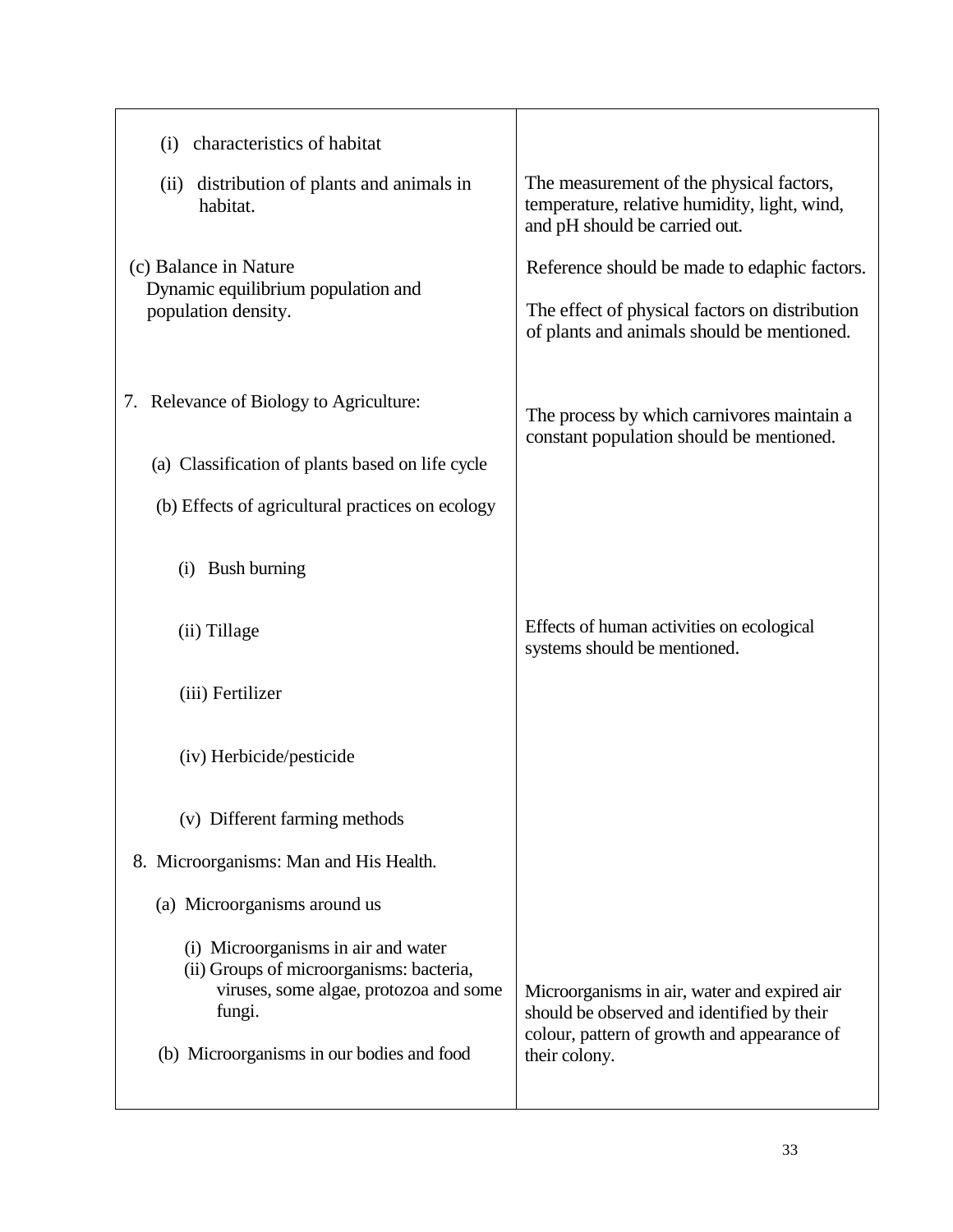| (c) Public Health<br>Food hygiene and health organization.                                                                                                                                | Microorganisms under the finger nails, mouth<br>cavity, expired air, and decomposing food<br>substance should be observed and identified by                                                                                                                  |
|-------------------------------------------------------------------------------------------------------------------------------------------------------------------------------------------|--------------------------------------------------------------------------------------------------------------------------------------------------------------------------------------------------------------------------------------------------------------|
| D. Application of Variations                                                                                                                                                              | their colour, pattern of growth, and appearance<br>of colony.                                                                                                                                                                                                |
| Crime detection<br>1.                                                                                                                                                                     | Reference should be made to the roles of<br>national and international health organizations<br>in maintenance of good public health.                                                                                                                         |
| <b>Blood transfusion</b><br>2.                                                                                                                                                            |                                                                                                                                                                                                                                                              |
| Determination of paternity<br>3.                                                                                                                                                          | The uniqueness of each individual's finger print<br>should be mentioned in relation to crime<br>detection.                                                                                                                                                   |
| E. Evolution<br>1. Adaptation for survival                                                                                                                                                | Reference should be made to importance of<br>knowledge of blood groups in blood<br>transfusion and determination of paternity.                                                                                                                               |
| (a) Factors that bring about<br>competition                                                                                                                                               |                                                                                                                                                                                                                                                              |
| (b) Intra and Inter-species<br>competition                                                                                                                                                | Reference should be made to the factors such<br>as food, space, water, light and mates which<br>organisms share and form the basis of<br>competition.                                                                                                        |
| (c) Relationship between<br>competition and succession                                                                                                                                    | The effects of intra-species competition<br>should be observed by growing many<br>seedlings of maize in a small area, while the<br>effects of interspecies competition can be<br>observed by planting many seedlings of<br>maize and pepper in a small area. |
| Structural Adaptation for;<br>2.<br>(a) obtaining food<br>(b) protection and defense<br>(c) securing mates for<br>reproduction<br>(d) regulating body temperature<br>(e) conserving water | Candidates should observe competition<br>and succession on a moistened exposed<br>slice of bread over a period of time.                                                                                                                                      |
|                                                                                                                                                                                           | Candidates should observe examples of                                                                                                                                                                                                                        |